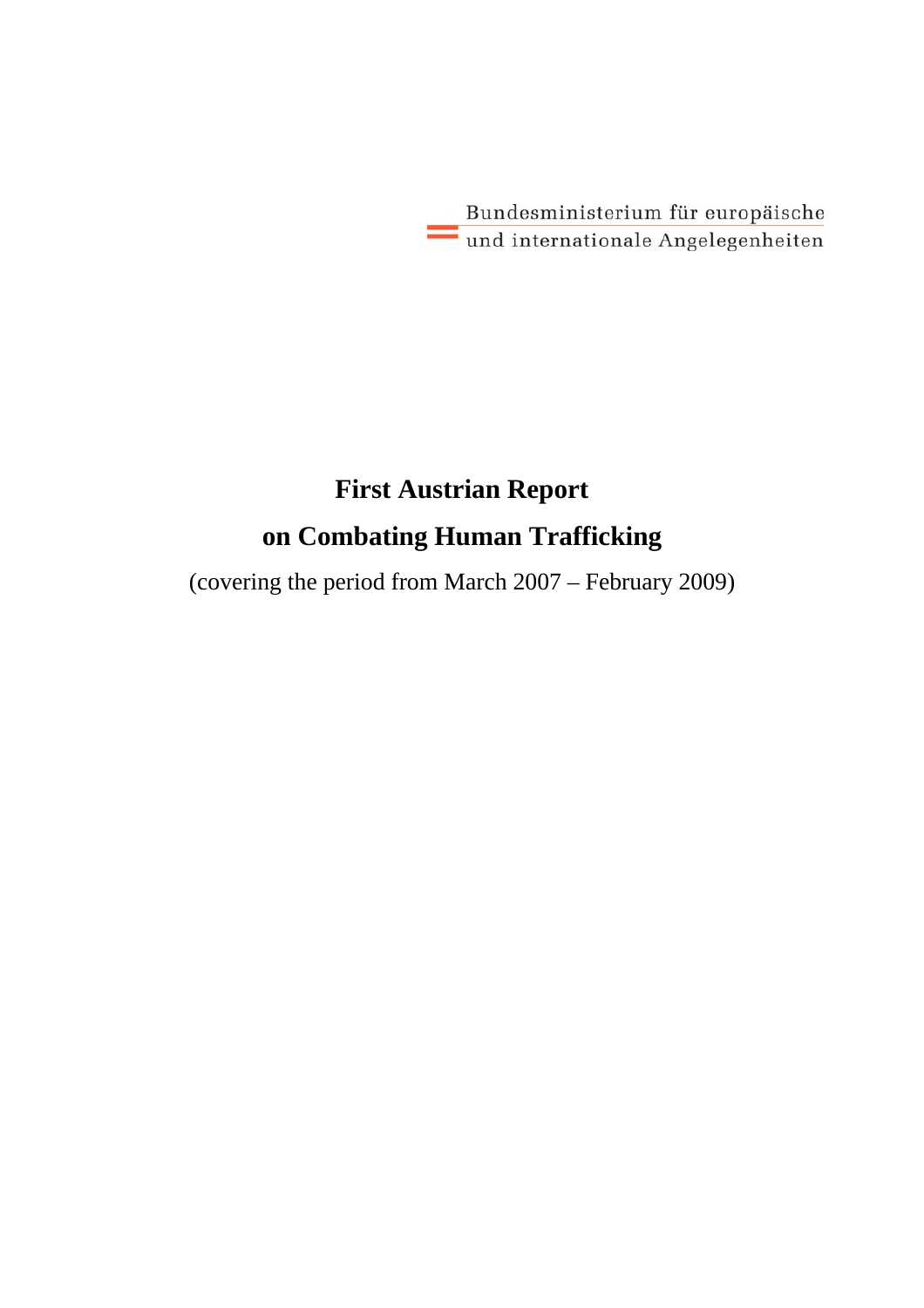# **General Remarks**

The First Austrian Report on Combating Human Trafficking was prepared in accordance with item 7.1 of the "National Action Plan Against Human Trafficking" under the aegis of the Federal Ministry for European and International Affairs (FMEIA) in cooperation with the competent Austrian ministries and other members of the Task Force on Human Trafficking. The period under review extends from the adoption of the National Action Plan on Human Trafficking in March 2007 to the end of February 2009. The report offers a current overview of the activities and measures Austria has launched with respect to human trafficking. Complementing this report, the working groups on "Child Trafficking" and "Prostitution" have prepared separate reports.

# **Global situation**

Human trafficking represents a grave violation of human rights and human dignity and is one of the most serious crimes. Human trafficking is increasingly developing into a global problem that can only be tackled at the global level and in an international context. According to a recent study by the International Labour Organisation"  $(ILO)^1$  2.4 million people fall victim to human trafficking annually<sup>2</sup>. Human trafficking is increasingly developing into a profit-generating form of organised crime. According to this study, criminal networks generate revenues of 32 billion dollars per year with the "human being as a commodity". After illegal drug trafficking and arms trading, trafficking in human beings ranks third in terms of generation of illegal revenues.

Women and children are particularly affected by human trafficking. According to estimates by the United Nation's Children Fund (UNICEF) 1.2 million children are trafficked every year.

In general, the victims of human trafficking come from less affluent third countries. At home they are usually confronted with dysfunctioning families and domestic violence; other factors that contribute to making them vulnerable to human trafficking are a low level of formal education, unemployment and a difficult housing situation.

# **Situation in Austria**

Because of its geographical location at the centre of Europe, Austria is affected by human trafficking both as a transit country and target destination. According to estimates, the most frequent phenomena of human trafficking in Austria include sexual exploitation, slave-like situations of domestic servants and child trafficking.

In line with the provisions set out in the Austrian National Action Plan Against Human Trafficking, Austria takes a comprehensive approach in combating human trafficking involving coordination at the national level, prevention, victim protection, criminal prosecution and international cooperation. Austria is a state party to all relevant legal instruments on combating human trafficking. It undertakes every effort to implement the relevant international obligations and take concrete measures to give them substance. By signing and ratifying the Protocol to

 $\overline{a}$ <sup>1</sup> see ILO study on "ILO Action against Trafficking in human beings", from 2008.

<sup>2</sup> Terminology: For the purposes of the present text the term *"victim of human trafficking"* shall mean people, who are victims in a concrete context, without denying them their self-competence and resources. The German term "*Betroffene von Menschenhandel"* is too vague, since it includes all those involved.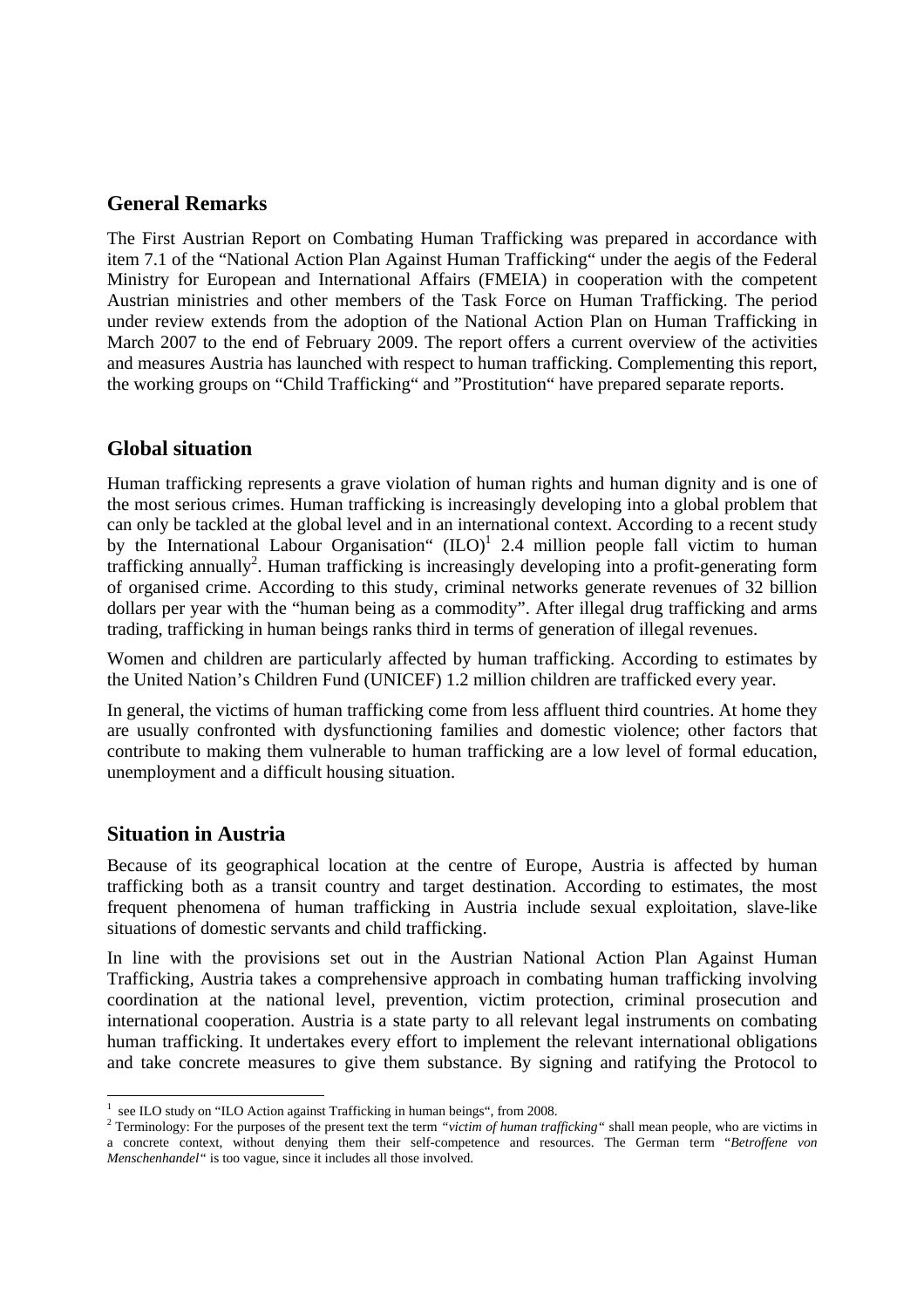Prevent, Suppress and Punish Trafficking in Persons, Especially Women and Children, supplementing the United Nations Convention against Transnational Organized Crime in autumn 2005, Austria undertook to take the necessary actions in combating this crime. Austria was the first Member State to ratify the Council of Europe Convention on Action against Trafficking in Human Beings in October 2006.

# **Coordination**

The Task Force on Human Trafficking, which is headed by the Federal Ministry for European and International Affairs (FMEIA), was set up by a Ministerial Council Resolution in November 2004 and charged with coordinating and intensifying the measures taken by Austria in combating this crime. The regular meetings of the Task Force on Human Trafficking are chaired by the FMEIA. These meetings are attended by representatives of all competent ministries, outsourced agencies, the federal provinces and non-governmental organisations. Regular contacts and the intensive cooperation within the Task Force promote mutual trust and lay a sound foundation for concrete and practical progress. Close cooperation with the federal provinces at all levels (prevention, victim protection, criminal prosecution and international cooperation) is playing an important role in this context. As a result of this cooperation, contact persons for matters relating to human trafficking were appointed in every federal province (and in total 13) last year.

# **Prevention**

An important goal in combating human trafficking is raising the Austrian public's awareness to this issue. Consequently a number of events that attracted both public and media attention were organised in 2007 and 2008, including the discussion platform "Joining Forces Against Human Trafficking" (*Gemeinsam gegen Menschenhandel*) held on 18 October 2007 (EU Anti-Trafficking Day). This event was inaugurated jointly by the competent ministers in office in October 2007, the Federal Minister for European and International Affairs, Dr. Ursula PLASSNIK; the Federal Minister of Justice, Dr. Maria BERGER; the Federal Minister for Women, Media and Civil Service, Doris BURES; and the Federal Minister of the Interior, Günther PLATTER. Supported by Austria, the United Nations Office on Drugs and Crime (UNODC) organised an event entitled "UN.GIFT – Vienna Forum to Fight Human Trafficking" at the Vienna International Center (Austria Center Vienna) from 13 to 15 February 2008. As a host of important international organisations with headquarters in Vienna, Austria tries to make the best possible use of synergies opening up in this context. The Austrian National Preparatory Conference for the Third World Congress against Sexual Exploitation of Children (25 to 28 November 2008 in Rio de Janeiro, Brazil) was held at the Diplomatic Academy of Vienna. The preparatory conference aimed to explore the topic of sexual exploitation of children in Austria and approaches to defining the position to be presented by Austria at the Third World Congress.

Measures were also launched by the Federal Ministry of the Interior to further sensitise law enforcement officers to the issue of human trafficking. Cooperation with Austria-based foreign representations of countries of origin was further intensified. In this context the inclusion of the topic of human trafficking in consular staffs' training curriculum and the dissemination of information folders in the respective national language at the Austrian representations abroad contribute to further raising staff's awareness and sensitising them to the topic of human trafficking before issuing a visa.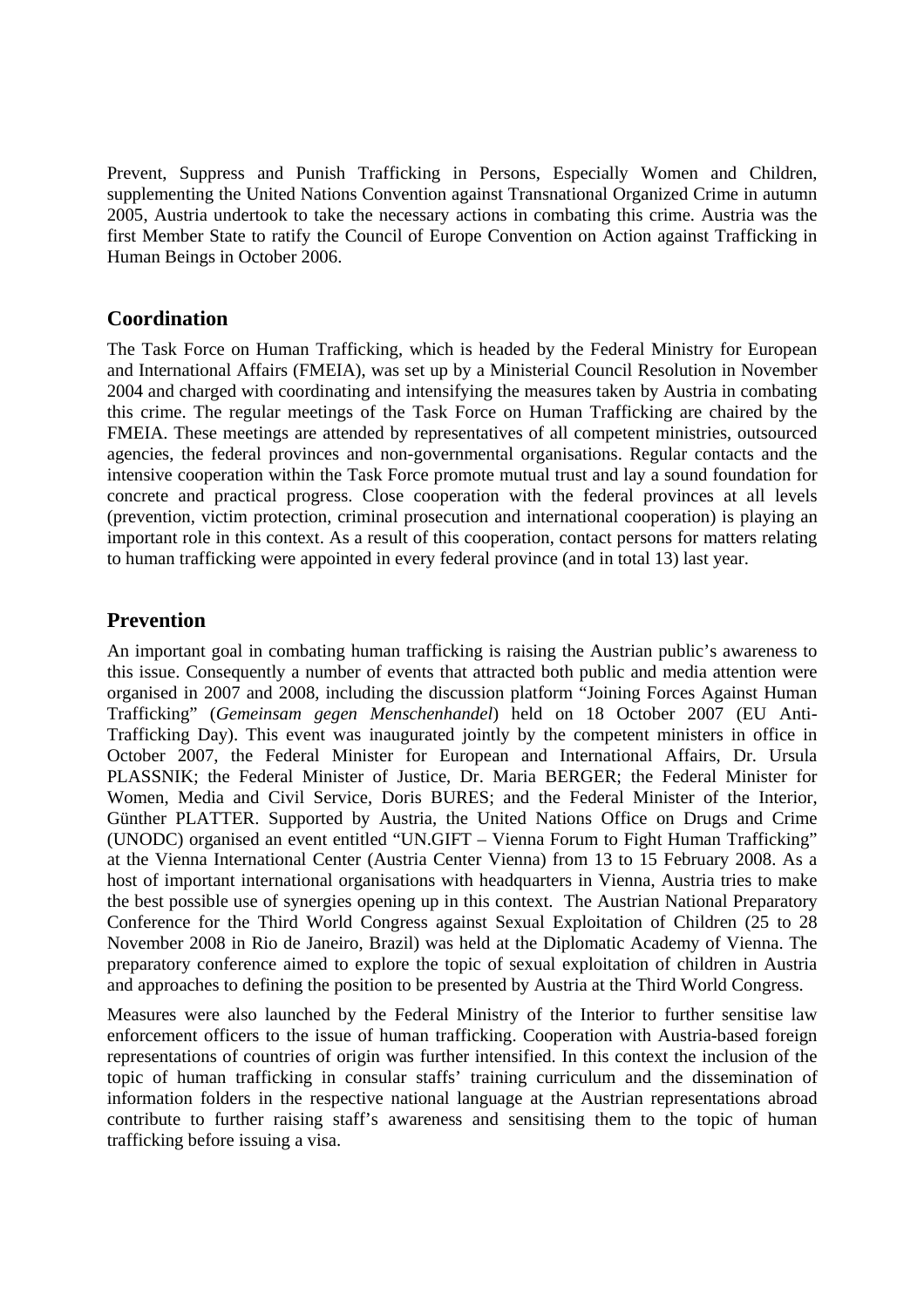# **Victim protection**

Austria attributes major importance to offering professional care and support to victims of human trafficking. In this connection attention should be drawn to the efforts undertaken by LEFÖ-IBF (Intervention Centre for Migrant Women Affected by Human Trafficking). In cooperation with the Federal Ministry of the Interior, preliminary works are currently underway to entrust LEFÖ-IBF with the task to take care of victims of human trafficking on a nationwide basis. LEFÖ-IBF is funded by the Austrian Federal Government (Women's Directorate within the Federal Chancellery and Federal Ministry of the Interior) and resources were increased substantially in 2007 and 2008. Moreover, an additional apartment to accommodate victims of human trafficking temporarily was also installed. According to international organisations and relevant experts, Austria is a model country in terms of victim protection. Victims of human trafficking are, for instance, granted a period of 30 days to recover and reflect, which is not made conditional on the victim's ability or willingness to cooperate with the authorities. Austria has undertaken not to take any measures resulting in a termination of their stay during this 30-day period of reflection. Once it has been determined that the relevant individuals are victims of human trafficking, residence permits for a period of validity of at least six months can be issued for humanitarian reasons for these persons (and under certain circumstances also for their children). An inclusion in the Federal Ministry of the Interior's witness protection system can also be taken into consideration, if there is reason to believe that this victim of human trafficking is exposing him/herself to danger because of the evidence he/she has given. It is also possible to extend the witness protection programme to include close relatives.

# **Law enforcement and criminal prosecution**

An important element in successfully combating human trafficking is an ongoing national and international exchange of information and experience among the institutions concerned with this issue. In the field of law enforcement and criminal prosecution a number of training seminars and further education activities on the topics of effective detection and prosecution of human trafficking have been organised for judges, magistrates, public prosecutors and law enforcement officers. Border police officers receive intensive instruction on the topic of human trafficking, particularly in the context of the enlargement of the Schengen area, in order to be able to identify cases of human trafficking.

# **International cooperation**

A large number of the activities undertaken by Austria aim to contribute to improving the situation in the countries of origin. In this context South East Europe is one of the priority regions of the efforts launched under the Austrian Development Cooperation and Cooperation with Eastern Europe/Austrian Development Agency (OEZA/ADA).

Another major challenge in combating human trafficking is the collection of reliable and comparable data in all EU Member States. Austria supports the relevant activities within the EU aimed at elaborating directives and standards for the collection of data on the topic of human trafficking. In this context Austria chairs a concrete project in which it cooperates with the International Organisation for Migration (IOM) and five other EU Member States, Europol as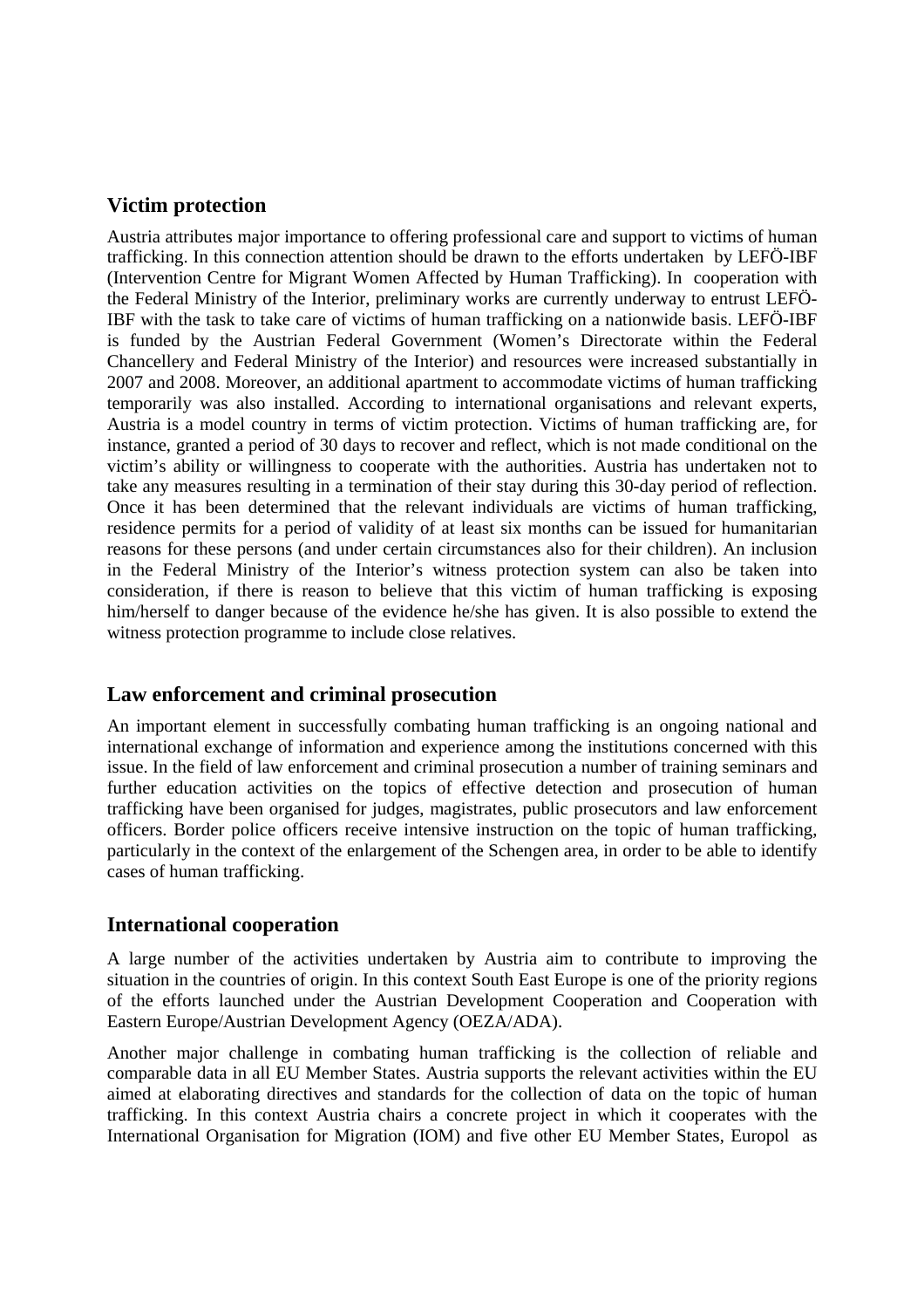well as Frontex and the International Centre for Migration Policy Development (ICMPD). The findings of the relevant works will be presented in the spring of 2009. International cooperation is complemented *inter alia* by the activities of Federal Ministry of the Interior's liaison officers who are posted in the majority of countries of origin and transit.

# **Challenges**

The Task Force on Human Trafficking is committed to further promoting and intensifying joint action in combating human trafficking.

In order to consistently proceed along the successful path taken and step up the relevant activities, the Task Force on Human Trafficking suggests appointing a senior official at the Federal Ministry for European and International Affairs to assume the function of an Austrian (nationwide) National Coordinator on Combating Human Trafficking.

The Task Force on Human Trafficking has also defined the following priorities for its activities:

- Improvement of data collection, including the identification of victims of human trafficking.
- Proactive cooperation in developing a practice-oriented monitoring instrument.
- Information/awareness-raising campaigns and events that attract public attention in order to sensitise the Austrian public to the topic of human trafficking.
- Development of international projects on preventive measures in the countries of origin.
- Creation of a pool of experts, who can be dispatched to any place in Austria to contribute their expert knowledge to awareness-raising events.
- Elaboration of training concepts for all relevant stakeholders concerned with human trafficking.
- Discussion and development of measures and activities aimed at improving victim protection and the care and support granted to trafficked persons.
- Intensification of the relevant activities in the field of law enforcement and criminal prosecution, particularly through international cooperation.
- Enhancement of the relevant activities in the field of child trafficking, including the elaboration of a comprehensive care/support and cooperation concept at the federal and province levels.
- Provision of access to health care services
- Additional efforts aimed at further enhancing access to the labour market, housing and education for victims of human trafficking.

The following report gives a detailed overview of the individual activities launched by Austria in the period from March 2007 to February 2009 in combating human trafficking in accordance with the relevant provisions outlined in the National Action Plan Against Human Trafficking.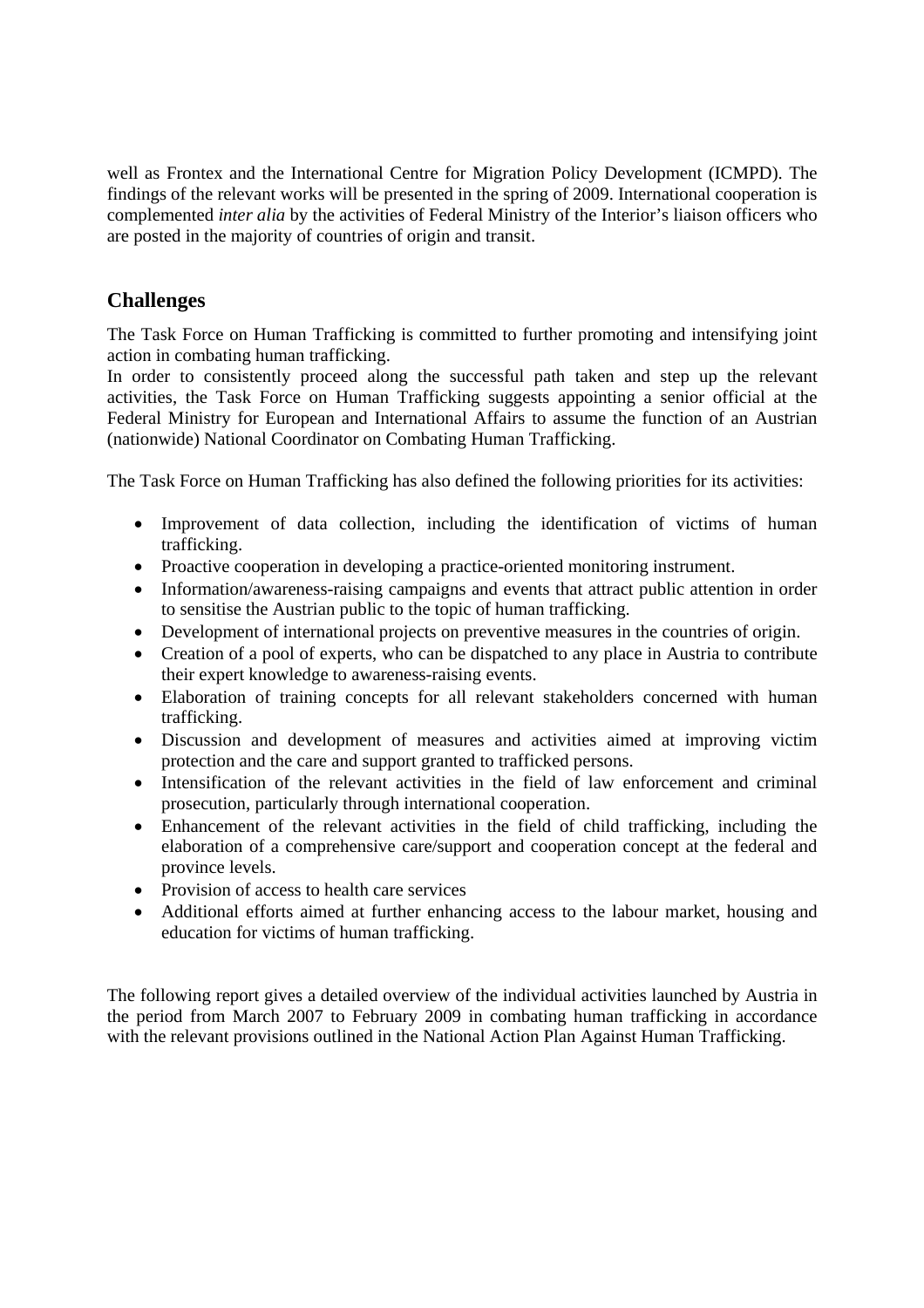# **Reporting in accordance with the "National Action Plan Against Human Trafficking"**

# **COORDINATION**

# **1.1 Regular sessions of the Task Force on Human Trafficking**

Chaired by the Federal Ministry for European and International Affairs, the Task Force on Human Trafficking convened regularly in the period from 2007 to February 2009.

# **1.2. Participation of representatives of the Austrian Federal Provinces in the Task Force on Human Trafficking**

The federal provinces appointed one common representative to participate in the Task Force on Human Trafficking. The common representative, who is from the Province of Vienna, is the federal provinces' coordinator and represents their interests within the Task Force. The Task Force holds one annual meeting per year with the federal provinces (see item 1.4).

Representatives of the federal provinces participate in the workings groups on "Child Trafficking" and "Prostitution".

# **1.3. Appointment of contact persons for "matters relating to human trafficking" in the federal provinces**

All federal provinces have appointed contact persons for "matters relating to human trafficking". In total, 13 such contact persons have been appointed, with whom the Federal Ministry for European and International Affairs directly shares all information relating to the Task Force's relevant activities and/or the topic of human trafficking.

# **1.4. Annual meetings held by the Task Force on Human Trafficking with the contact persons mentioned under item 1.3.**

The annual meeting of the Task Force on Human Trafficking and the federal provinces' contact persons for "matters relating to human trafficking" was held in Vienna on 22 November 2007. At this annual meeting participants deliberated in detail on the situation with respect to human trafficking in the individual federal provinces and discussed all those items in the National Action Plan that are of relevance to the federal provinces. In 2009 another such meeting will be organised.

# **1.5. Setting-up working groups on demand**

In accordance with item 1.5 of the National Action Plan working groups on "Child Trafficking" and "Prostitution" were set up. Both working groups have prepared individual reports.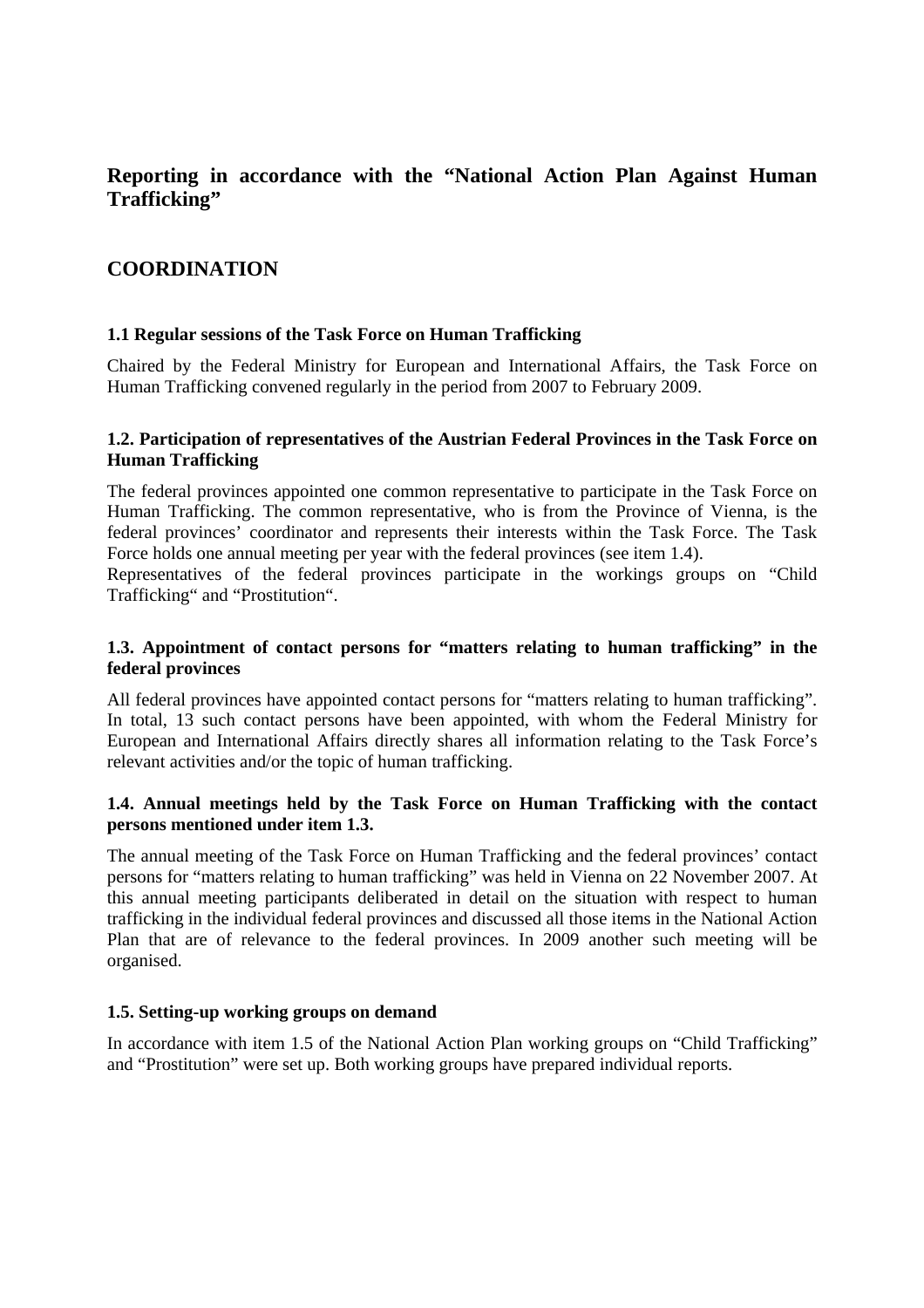#### **1.6. Appointment of a National Coordinator on Combating Human Trafficking**

The Task Force on Human Trafficking suggests appointing a senior official at the Federal Ministry for European and International Affairs to assume the function of an Austrian (nationwide) National Coordinator on Combating Human Trafficking. The proposal for such a coordinator's mandate is annexed to this report.

# **1.7. Reporting on cooperation at the EU level aimed at implementing the "EU Action Plan on Combating Trafficking in Human Beings" (EU plan on best practices, standards and procedures for combating and preventing trafficking in human beings)**

The EU Action plan on best practices, standards and procedures for combating and preventing trafficking in human beings (EU Action Plan), which was adopted in December 2005, pursues a holistic approach. The focus is on effective law enforcement and criminal prosecution as well as on improving the relevant measures and activities to support victims of human trafficking and optimising international cooperation.

A questionnaire was sent out to the EU Member States in order to ascertain the level of implementation of the EU Action Plan in the individual Member States. On the basis of the survey's findings a progress report on the implementation of the EU Action Plan was submitted to the European Council in December 2006. The conclusions adopted by the European Council in December 2006 led to the setting up of an Expert Group on Trafficking in Human Beings, which supports the European Commission in evaluating the Action Plan's level of implementation in the individual Member States.

In December 2007 the European Council adopted conclusions that include the European Commission's recommendations with respect to the EU Anti-Trafficking Day on 18 October. According to these recommendations it is necessary to improve *inter alia* the identification of victims and their referral to the relevant competent authorities.

The implementation of the activities set out in the EU Action Plan on Combating Trafficking in Human Beings was continued throughout 2008. The goal is to prepare an additional action plan with a particular focus on the gender perspective of prevention strategies.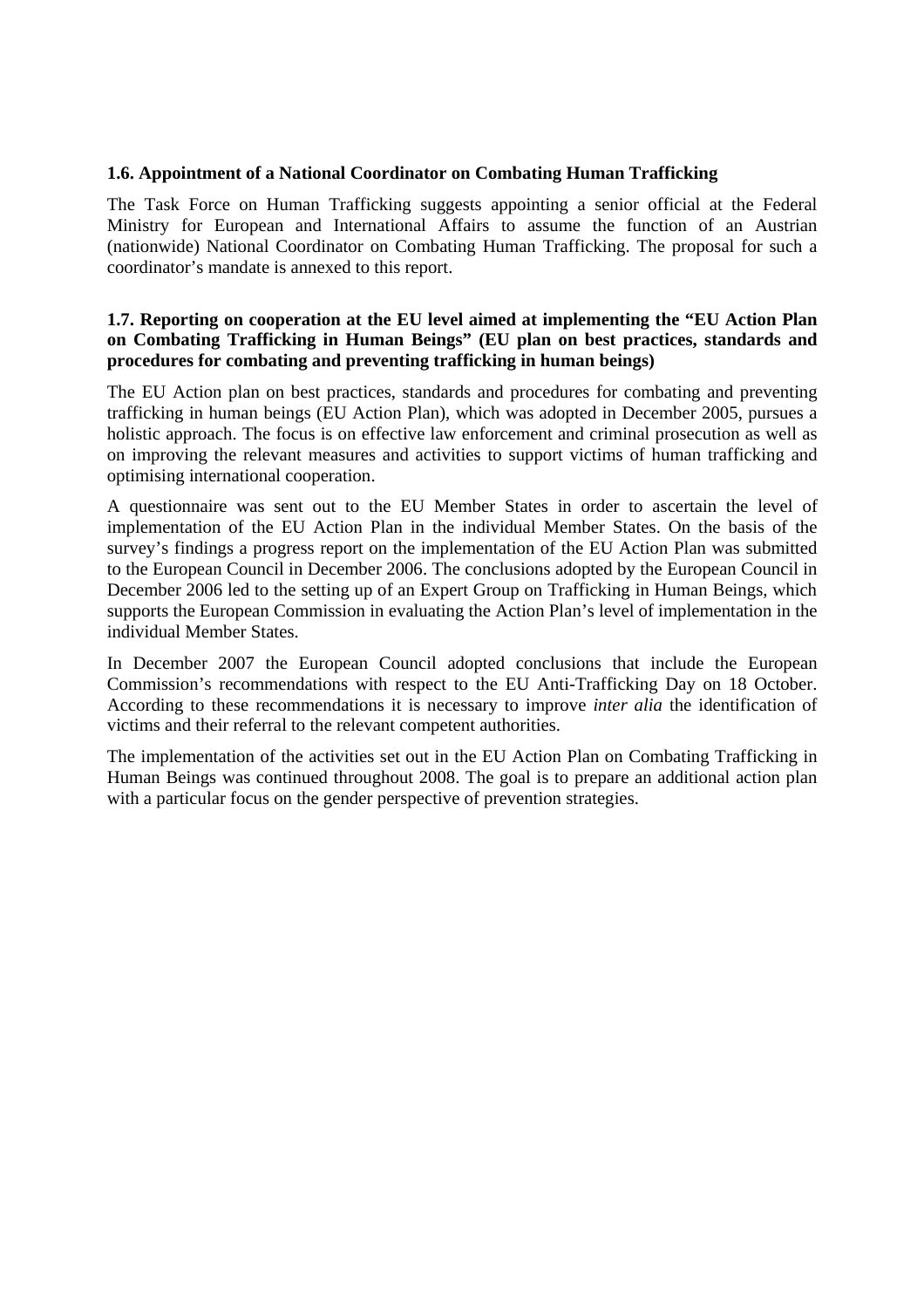# **PREVENTION**

# **2.1. Sensitising risk groups when applying for a visa at the Austrian representations in the countries of origin**

Victims of human trafficking may have their first contact with authorities at Austrian embassies and consular offices.

- The Federal Ministry for European and International Affairs (FMEIA) sent out a circular letter on human trafficking to all Austrian representations and disseminated the information folder put together by LEFÖ-IBF to all Austrian representations.
- In cooperation with the Federal Ministry of the Interior and LEFÖ-IBF, the FMEIA organised training seminars in order to raise awareness on the problem and to contribute to combating this crime in the country of origin.
- Under its legal and technical oversight and supervision (*Dienst- und Fachaufsicht*), the FMEIA in consultation with the Federal Ministry of the Interior, constantly monitors feedback relating to this topic. Relevant information is disseminated as necessary by circular letter.

# **2.2. Raising the Austrian public's awareness on human trafficking**

- On 26 June 2007, the Federal Ministry of the Interior and IOM jointly organised a meeting of the Vienna Migration Group (VMG) on the topic of "Trafficking in Persons – Current Trends and Challenges". At this meeting the then Federal Minister of the Interior, Günther PLATTER, and the then Deputy Director General of IOM, Ms. Ndioro NDIAYE, presented the activities jointly launched by the Federal Ministry of the Interior and IOM in combating human trafficking.
- On 18 October 2007 an event on "Joining Forces Against Human Trafficking" (*Gemeinsam gegen Menschenhandel*) was held on the premises of the FMEIA and inaugurated jointly by the competent ministers in office in October 2007, the Federal Minister for European and International Affairs, Dr. Ursula PLASSNIK; the Federal Minister of Justice, Dr. Maria BERGER; the Federal Minister for Women Media and Civil Service, Doris BURES; and the Federal Minister of the Interior, Günther PLATTER.
- From 13 to 15 February 2008, the "Vienna Forum to Fight Human Trafficking UN.GIFT" met at the Vienna International Center (Austria Center Vienna), marking the highlight of the events organised in connection with the fight against trafficking in human beings. The Vienna Forum was attended by 1,200 experts from more than 100 countries. The participation of the internationally renowned pop singer Ricky Martin and cinema star Emma Thompson contributed to enhanced coverage of this event by both the national and international media. The conference had been promoted proactively across Vienna at bus and tramway stops (with backlit advertising, "Citylights"), on rolling boards and info screens, at the underground stations and the "Freecards" system.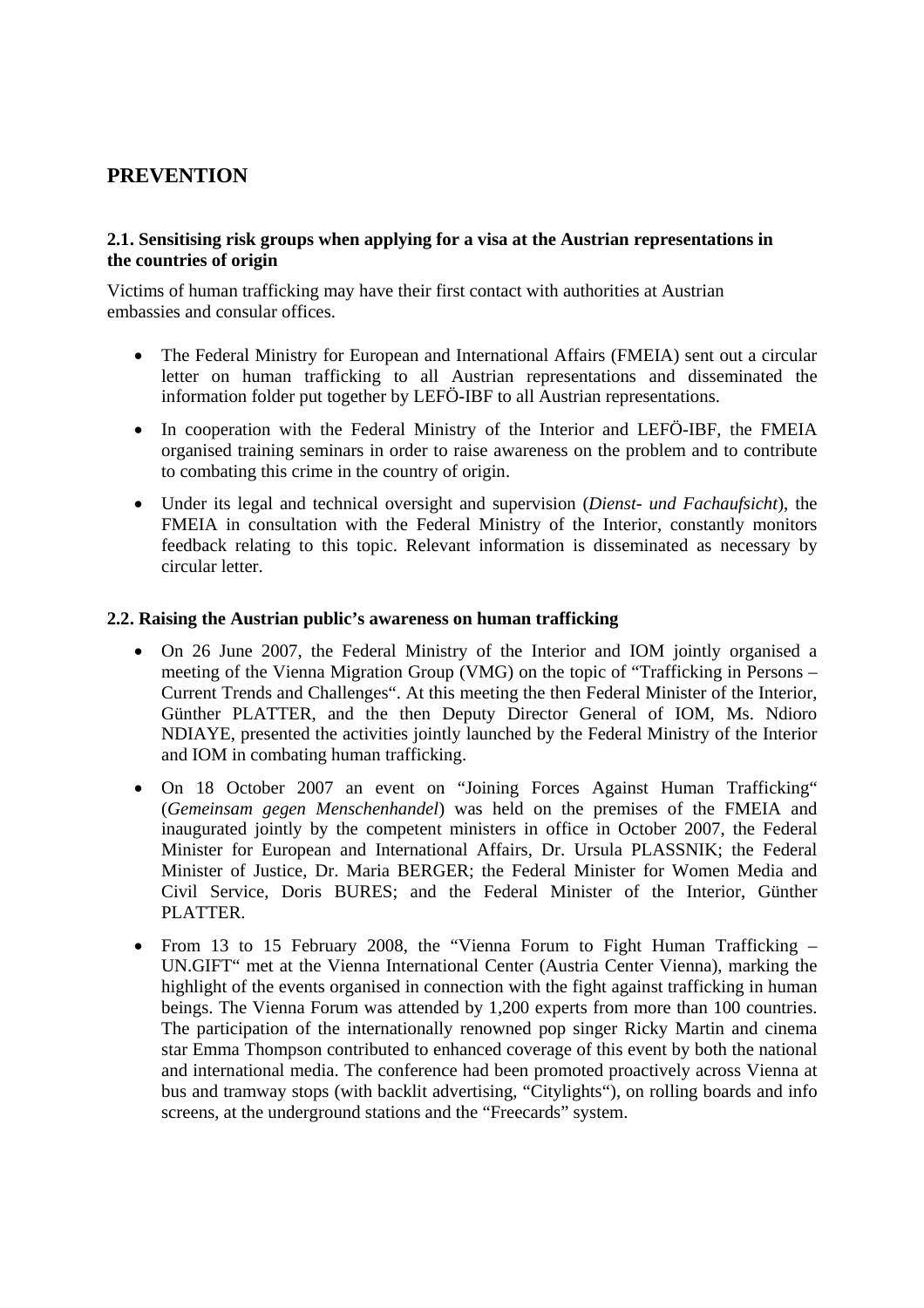- From September to December 2007 the Federal Ministry of Social Affairs and Consumer Protection funded the "W.E.S.T.-Info III" project by the association "Mountain Unlimited". Information activities launched as part of this project in the region of Lower Austria contributed to raising awareness among representatives of the municipalities and the media, the interested public and staff working in the field of social affairs, women's affairs and migration.
- At the invitation of UNICEF Austria and IOM, the Ludwig Boltzmann Institute of Human Rights contributed to a national round table process on child trafficking.
- The Austrian National Preparatory Conference for the Third World Congress against Sexual
- Exploitation of Children (25 to 28 November 2008 in Rio de Janeiro, Brazil) was held on 2 October 2008 at the Diplomatic Academy of Vienna. The National Preparatory Conference, which was organised by the competent federal ministries in cooperation with ECPAT Austria and the ECPAT Youth Advisory Committee, focussed on discussing the situation regarding sexual exploitation of children in Austria as well as defining approaches for an Austrian position to be presented at the Third World Congress. A report on the conference's findings was prepared. The conference was attended some 80 experts representing, inter alia, ministries, public institutions and authorities, law enforcement bodies, NGOs, as well as 15 young people aged between 17 and 24. The Austrian delegation at the Third World Congress was headed by Director-General Ambassador Dr. Elisabeth Tichy-Fisslberger and included representatives of the Federal Ministry of Justice, the Federal Ministry of the Interior, the Federal Ministry of Economy, Family and Youth, and of one Austrian NGO.
- The Women's Directorate at the Federal Chancellery *(BKA-Frauensektion*) agreed to fund two high-profile LEFÖ-IBF events in 2008:
	- 1. The festivities to celebrate the tenth anniversary of LEFÖ-IBF were held in April 2008 and opened by Federal Minister Doris BURES.
	- 2. From 22 to 23 October 2008 the international symposium on "Work Migration Rights: Strategies against Trafficking in Women" was held in Vienna. The technical meeting, which was organised by LEFÖ-IBF, was attended by 250 experts and stakeholders, including representatives of NGOs and embassies as well as political decision-makers. At this conference the positive and negative developments seen over the last ten years with respect to the fight against trafficking in women and the violation of human rights were reflected upon and discussed, and relevant recommendations were prepared.

# *The European Football Championship, EURO 2008*

In the course of the preparations for the EURO 2008, the Task Force on Human Trafficking took relevant action to be able to respond appropriately to discussions which might arise in connection with human trafficking for the purpose of sexual exploitation. In the lead-up to this event, members of the Task Force, for instance, informed the members of the Austrian Federal Government, state secretaries and province governors of the problem of human trafficking and the relevant actions taken to combat trafficking in human beings. This measure was considered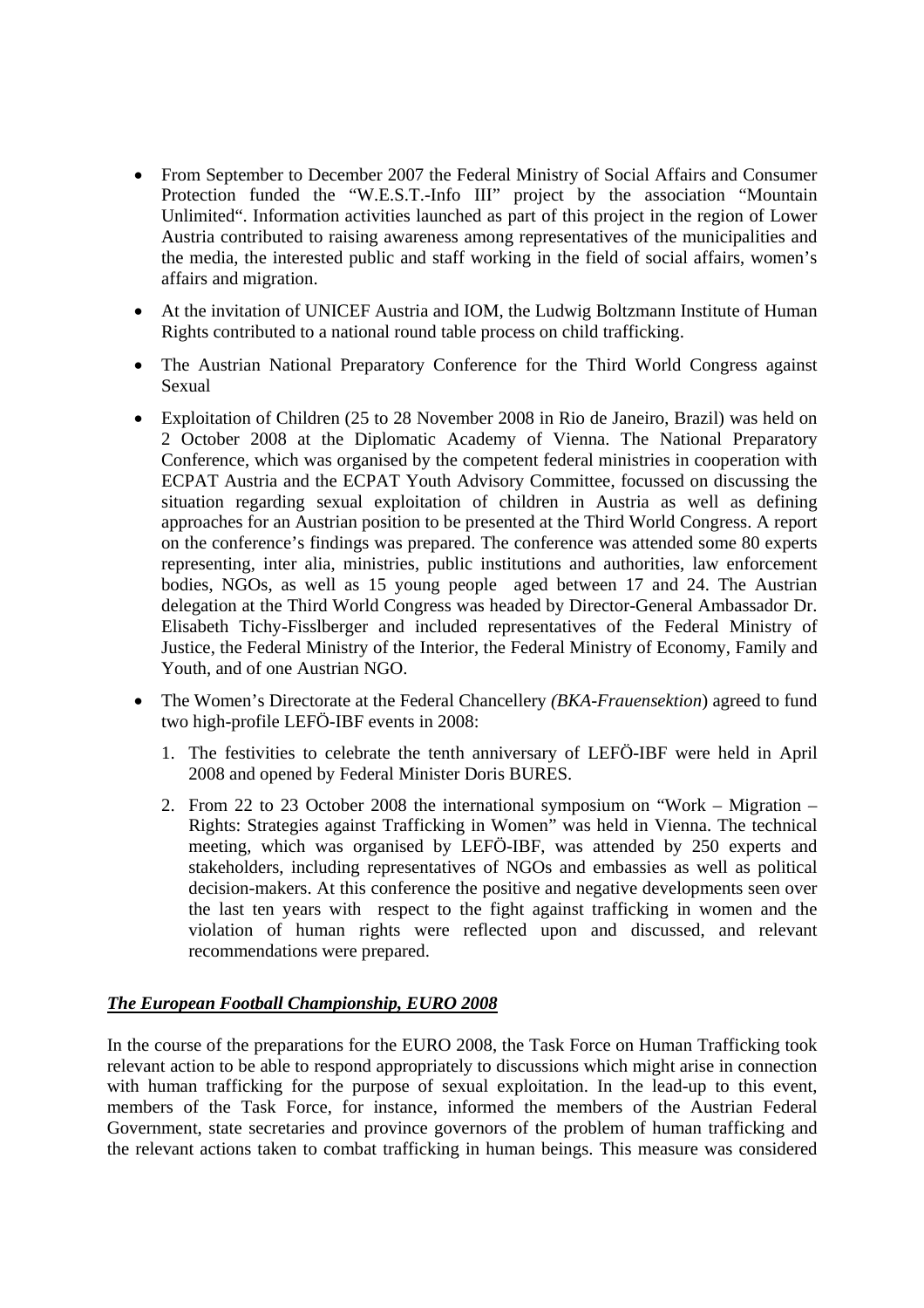necessary because the issue of human trafficking for the purpose of sexual exploitation had already been the topic of a large-scale public discussion when Germany hosted the Football World Cup in 2006. In the lead-up to this event, the media had reported that up to 40,000 women would fall victim to human trafficking for the purposes of sexual exploitation. However, both the connection established with the World Cup and the figures had proved to be wrong.

# **2.3. Review of the legal basis and the potential elaboration of a model for creating safeguards for prostitutes under the labour and the social laws**

The Task Force on Human Trafficking holds the view that it is necessary to differentiate clearly between the needs of persons who voluntarily offer sexual services for monetary reward and those who are victims of human trafficking, coercion and violence. Thus it is fundamentally necessary to have a clear concept for dealing with voluntary prostitution, as this is indispensable in drawing the necessary dividing line between voluntary prostitution and human trafficking as well as other forms of sexual exploitation and violence.

To this end, the Task Force on Human Trafficking set up an interdisciplinary group of experts in May 2007. This Working Group on Prostitution, which was chaired by the Women's Directorate at the Federal Chancellery, was composed of experts from the competent ministries and the federal provinces (particularly from the fields of women's and legal affairs, the police service, National Health Service doctors, and youth welfare authorities). It also included nongovernmental organisations active in this field (LENA, MAIZ, LEFÖ, LEFÖ-IBF and SOPHIE) and experts from the Austrian Federal Economic Chamber and the Austrian Chamber of Labour.

The first task to be tackled by the Working Group on Prostitution was to define its mandate in more precise terms. Although it was clear in this context that it covered the field of voluntary prostitution, the term "prostitute" is not clearly defined in either legislation or language. Thus the Working Group on Prostitution defined the target group to be discussed in its report as follows: "persons who in return for remuneration and on a commercial basis provide sexual services directly to the customer". This definition does not necessarily include sexual intercourse; what is decisive in this context is direct physical contact with the customer and the intention to arouse sexually. Services without direct (physical) contact with the customer such as pornography, cyber and telephone sex are not covered by this definition.

Also the definition of the goals to be pursued by the measures to be elaborated required some clarification. Alongside the overriding goal of a clearly differentiating between voluntary prostitution and forms of sexual exploitation and violence, the following main sub-goals were defined with a view to the target group:

- Improvement of working conditions, social security and health protection,
- enhanced protection against exploitation,
- promotion of self-determination and
- ensured sustainability of the actions suggested.

Members agreed that the actions suggested should neither serve to facilitate nor to expand market access. The sex market is considered particularly precarious for women. The scope for real improvement is limited even if there is willingness to take action at the political level.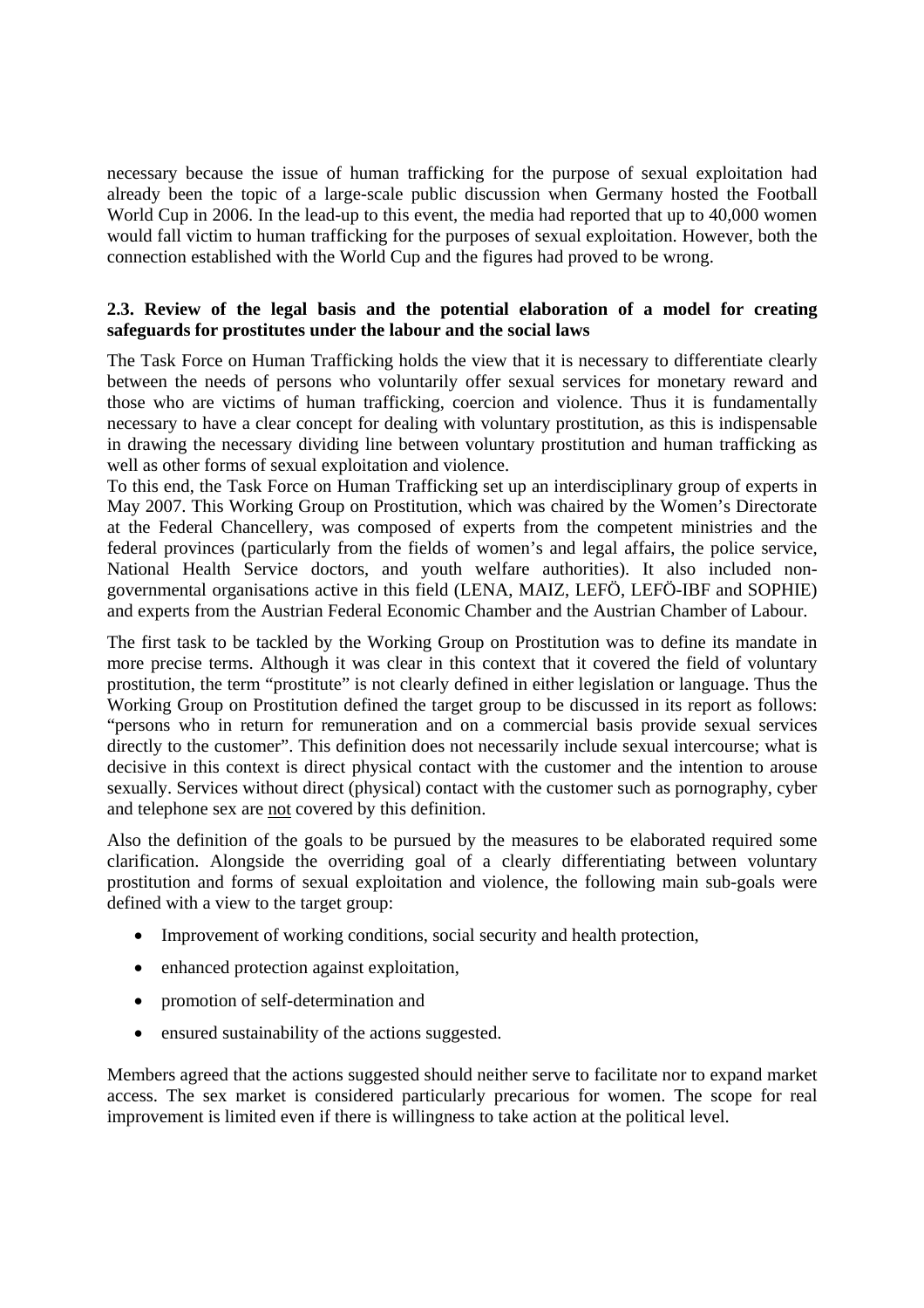The Working Group on Prostitution completed its work and submitted a report, which presents the current legal situation in much detail, broken down by the relevant fields of law.

The impact on the target group and the respective amendments to the law and the accompanying measures suggested by the Working Group are also discussed. Moreover, an additional concise list outlines the measures in a target-oriented manner.

To the extent that the measures prepared relate to the federal scope of responsibility, they were allocated to the competent ministries. In order to be able to follow up on the opportunities that are outlined in the progress report and form part of the federal provinces' scope of responsibility, exchange of information and coordination mechanisms will have to be established among the federal provinces. To this end the Working Group on Prostitution under the Task Force will be continued in the form of a (sub-division) Province Working Group on Prostitution, which will focus on the areas that fall within the federal provinces' competence.

# **2.4. Meeting with representatives of foreign representations from the countries of origin in Austria; presentation of the Austrian activities in the field of victim protection**

On 31 January 2008 a meeting between the Task Force on Human Trafficking and representatives from Albania, Bosnia and Herzegovina, China, Croatia, Cuba, the Dominican Republic, Russia, Turkey and the EU Member States was held. Participants discussed the topic of human trafficking and exchanged experiences and views.

# **2.5. Sensitising law enforcement officers, and particularly border management officers, to the issue of human trafficking**

The topic of human trafficking is taught in the subject of criminalistics, thus forming part of the syllabus of every Austrian police officer's basic training programme. In order to share the latest information on this topic with all instructors teaching criminalistics at the Austrian police education centres, they participated in a three-day sensitising seminar which was organised by the Federal Security Academy *(Sicherheitsakademie, SIAK).*

In addition, all specialist subject instructors get together regularly, at least every two months, in a specialist group meeting dedicated to an exchange of experience. These meetings are convened to share and exchange all the latest findings on matters relating to criminal police affairs, including the topic of human trafficking. This guarantees that the specialist subject instructors always have the latest information on the operational situation and pass their knowledge on to their students.

The training programme for middle level/first management level staff also includes human trafficking as part of the subject of criminalistics. Since instructors also teach at the basic training seminars, they are familiar with this topic.

In the course of the three-year officer training – Bachelor of Arts (Police Management) – the topic of human trafficking has been chosen as an additional subject for technical papers. The relevant technical papers are filed at the Federal Security Academy's library and are retrievable electronically anywhere in Austria.

As part of its further training programme, the Federal Security Academy has included a seminar on human trafficking in its yearly seminar catalogue. It is organised as a team teaching seminar held jointly by experts from the police forces and non-governmental organisations (NGOs) including *inter alia* LEFÖ-IBF.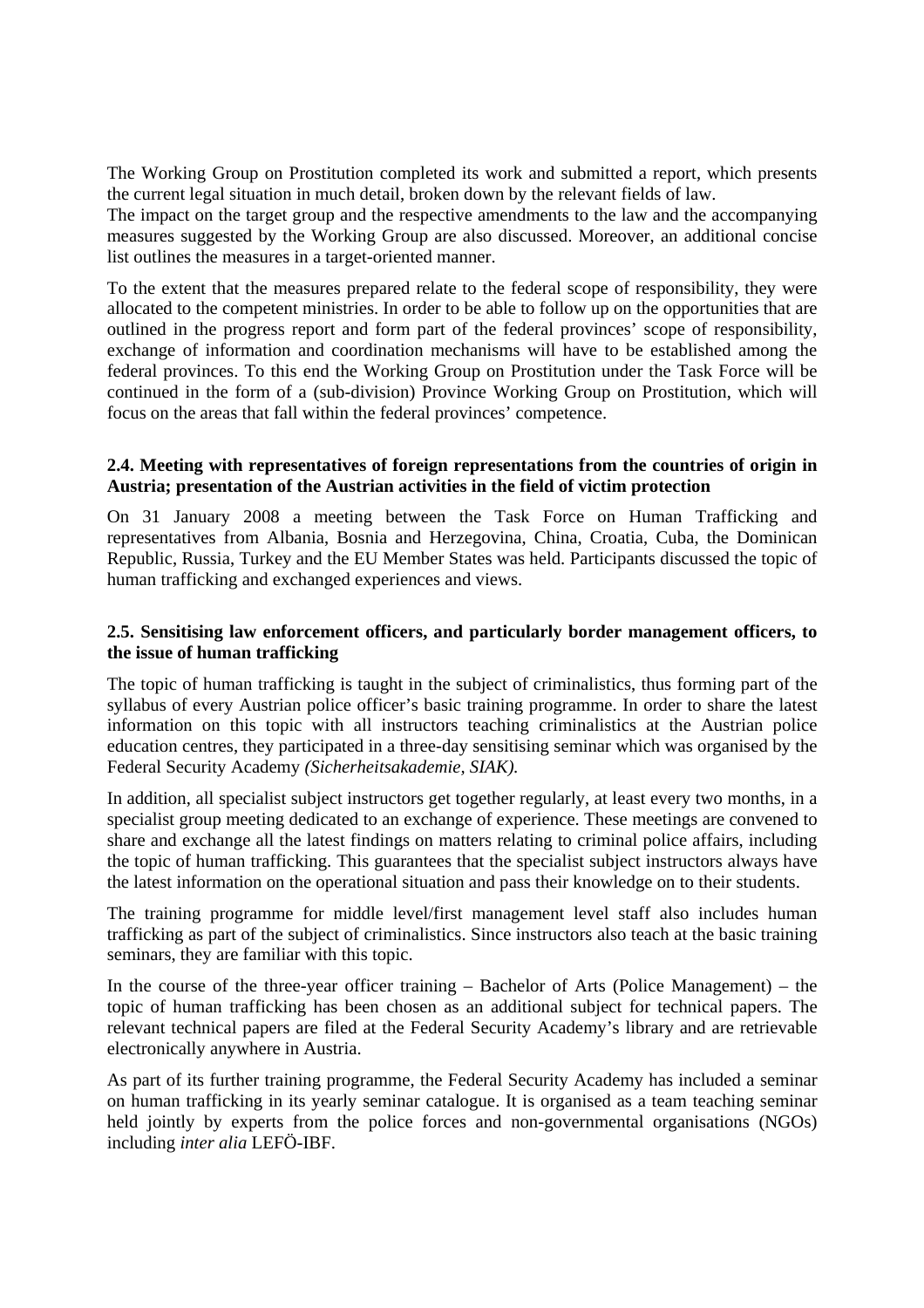The fight against human trafficking is also included in the law enforcement officers' E-learning programme. The Federal Security Academy's campus (.SIAK-Campus), which can be retrieved by every Austrian law enforcement officer from his/her workstation, includes a training manual and further useful background information.

Several articles on the topic of trafficking in human beings, child trafficking and trafficking in human organs have already been published in the .*SIAK Journal for Police Science and Practice*, which is published quarterly by the Federal Security Academy's Institute for Science and Research. The .*SIAK-Journal* has a print run of 2,500 copies. Under the aegis of the Federal Security Academy, Austrian experts contribute to preparing a curriculum on "Trafficking in Human Beings" for the European Police College (CEPOL).

During the Austrian Presidency of the Council of the European Union, the Federal Ministry of the Interior/Federal Security Academy organised a three-day training workshop together with IOM in March 2006, in which some 70 experts from 20 countries participated. The agenda focussed on risk analyses, investigation methods, determination of age and care/support to victims.

In order to further sensitise law enforcement officers and multipliers to the topic of human trafficking the Federal Security Academy organises additional in-service training seminars.

In cooperation with the Federal Criminal Intelligence Service, ECPAT Austria (End Child Prostitution, Child Pornography and Trafficking of Children for Sexual Purposes) conducts a multi-stakeholder training seminar for practitioners. The two training seminars held to date (in December 2007/January 2008) focused mainly on law enforcement staff, employees at youth welfare organisations, women's shelters, refugee organisations and similar bodies). Members of the Task Force on Human Trafficking and the Working Group on Child Trafficking promoted participation in this training seminar among their colleagues.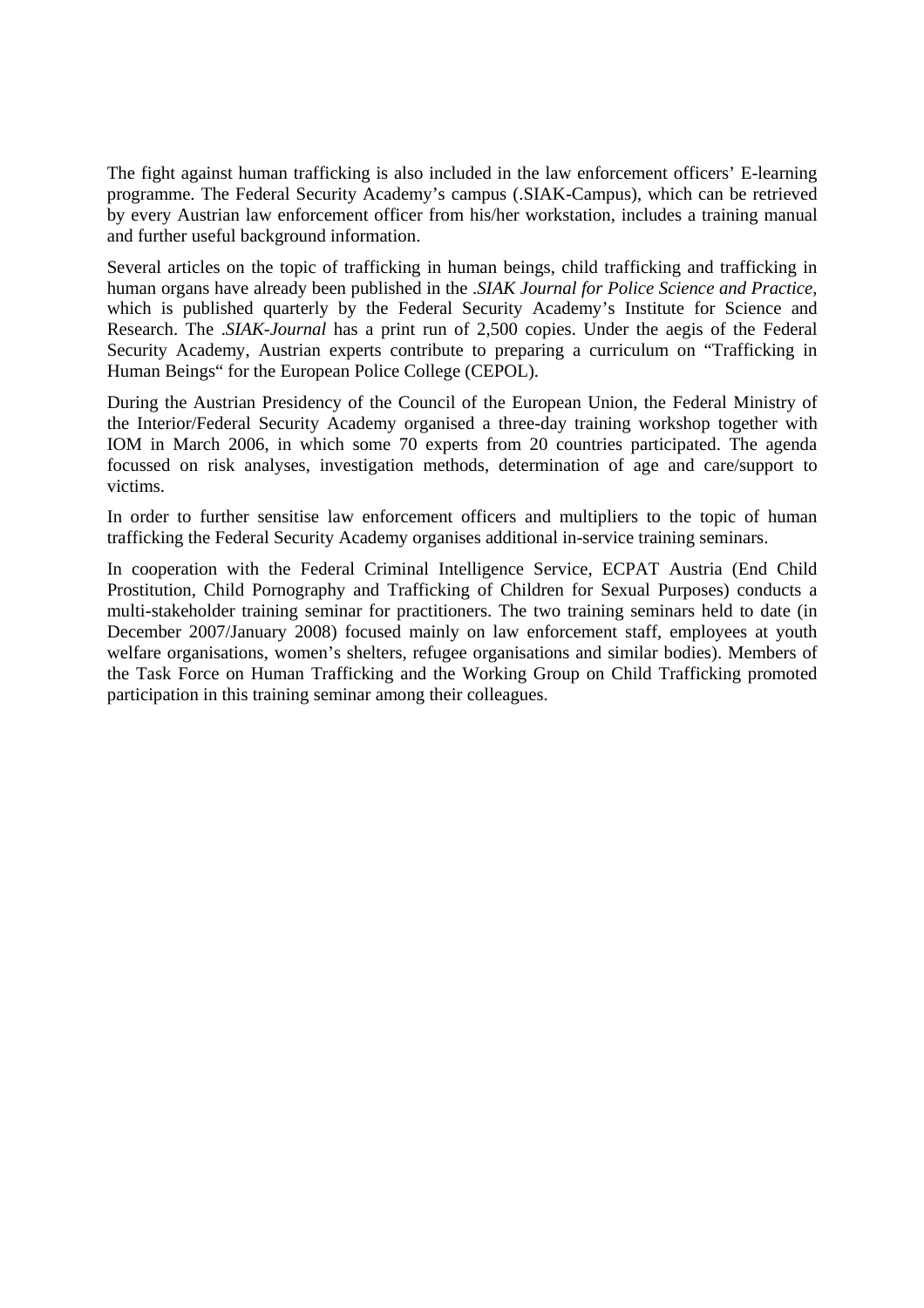# **VICTIM PROTECTION**

# **3.1. Ensuring the granting of residence for humanitarian reasons to victims of human trafficking**

According to international observers and experts, Austria is a very progressive country with respect to victim protection. Victims of human trafficking are, for instance, granted a period of 30 days to recover and reflect, which is not made conditional on the victim's ability or willingness to cooperate with the authorities. During this period of time Austria has undertaken not to take any measures resulting in a termination of their stay. Once it has been determined that these persons are victims of human trafficking, residence permits for a period of validity of at least six months can be issued for humanitarian reasons for these persons (and under certain circumstance also for their children), if required because of the victim's personal situation, irrespective of whether he/she is willing to cooperate with the authorities, making the regulations applicable in Austria more favourable than those included in the Community Legislation. The subsequent granting of a further residence permit to a victim of human trafficking is also possible.

As a result of a decision taken by the Austrian Constitutional Court on 27 June 2008, the currently valid legal regulation regarding the granting of residence for humanitarian reasons ceases to be effective as of 31 March 2009. On 9 January 2009 the consultation process for an amendment of the legislation regulating the granting of stay for humanitarian reasons ended as well. Discussion by parliament has not started yet.

On 25 February 2008, a circular letter was sent out to the aliens police authorities in which they were informed *inter alia* of the entry into force of the Council of Europe Convention on Action against Trafficking in Human Beings on 1 February 2008 and the LEFÖ-IBF contact data. Moreover, it was called to officers' attention that the reflection period of at least 30 days is to be granted to trafficked persons and that it is necessary to coordinate procedures under the Aliens Police Act and the Residence and Settlement Act.

# **3.2. Review of the legal bases and presentation of options for the integration of victims of human trafficking who are entitled to stay in Austria, with a special view to access to the labour and housing markets and measures in the field of education**

Based on the statements received from the Federal Ministry for Economics and Labour, the Federal Ministry of the Interior and the Women's Directorate at the Federal Chancellery, the Task Force held meetings on 13 November 2007 and 10 December 2007, which led to the following findings as regards the review of the legal bases and highlighted the following options for the integration of victims of human trafficking with a view to access to the labour and housing markets and measures in the field of education:

In principle, there is only a very small group of victims of human trafficking who have already received a residence title for humanitarian reasons and thus fulfil and/or have already fulfilled the Integration Agreement (in the case of settlement permits for humanitarian reasons) is very small.

In order to be able to enhance this group's access to the labour market it is necessary to clarify the situation at the political level. This would specifically require an amendment to the relevant Regulation on Exceeding the Maximum Number of Work Permits (*Bundeshöchstzahlüberziehungsverordnung*) in which victims of human trafficking, together with victims of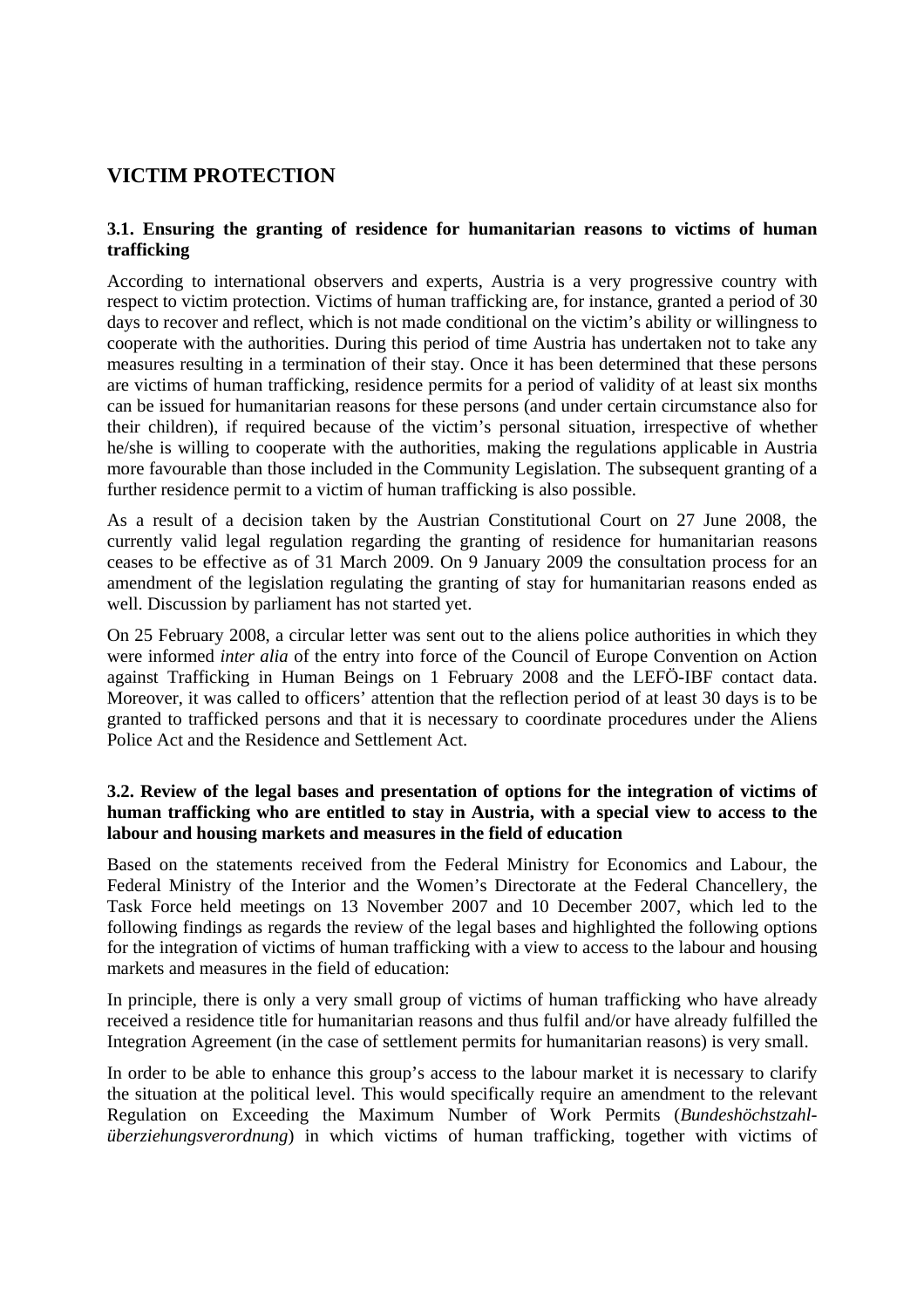violence, are explicitly defined as a specific group. This way they could be admitted to the labour market even after the relevant quota has been exhausted.

During this review process, LEFÖ-IBF accepted the offer by the Labour Market Service (*Arbeitsmarktsservice*, AMS) to re-check cases in which the application for a work permit was rejected. The result of this check was that rejections of work permits are based on the legislation regulating access to the labour market. The prospects of being granted a work permit for unskilled or low-skilled activities are generally poor. The Labour Market Service therefore suggested seeking employers who need seasonal workers and then to apply for the necessary permits for these persons. This held particularly true in agriculture, the hotel and restaurant industry and for personnel working at market stalls. It was suggested that the branch offices of the Labour Market Service put down the names of applicants who are interested in such limited employment relationships and able to produce the necessary accompanying letter by LEFÖ to be considered when placing substitute workers.

The Labour Market Service also reviewed whether it was possible to adopt a special regulation for victims of human trafficking in order to be able to include those people in their training programme who are not (yet) allowed or able to take up regular employment in Austria. The review concluded that granting training measures for vocational guidance or qualification was possible only if this person was unemployed and had free access to the labour market, but not, however, in the case of foreigners who were required by law to hold a permit.

The Fund for Social Affairs in Vienna (*Fonds Soziales Wien*, FSW) division for sheltered/supervised housing and assistance to persons without housing in Vienna (*Fachbereich Betreutes Wohnen/Wiener Wohnungslosenhilfe*) will cooperate directly with LEFÖ-IBF to identify ways and means to make housing available to trafficked persons in an unbureaucratic and expedient manner. The most appropriate institutions in this connection were the Migrant's Division of Caritas (*Caritas/MigrantInnenarbeit*) and the "*Wohndrehscheibe*" of the People's Aid Austria (*Volkshilfe Österreich*). The FSW will therefore try to ask both institutions to provide "lenient solutions for victims of human trafficking" in order to solve the problem of deposit payments and/or long waiting periods.

The following rules apply for emergency accommodation made available by the City of Vienna:

- − Affected EU citizens may be offered an apartment after having been registered in Vienna as their principal residence for two years (could be an opportunity).
- Affected third country nationals would have to prove that they had resided legally in Austria for a period of at least five years and been registered in Vienna as their principal residence for two years in order to be granted emergency accommodation (not applicable to this group of victims).

During the discussion it was suggested that the topics of training and further education as well as housing for children who are victims of human trafficking be dealt with by the Working Group on Child Trafficking and that representatives of the Federal Ministry for Education, Arts and Culture be also invited to participate in such meetings.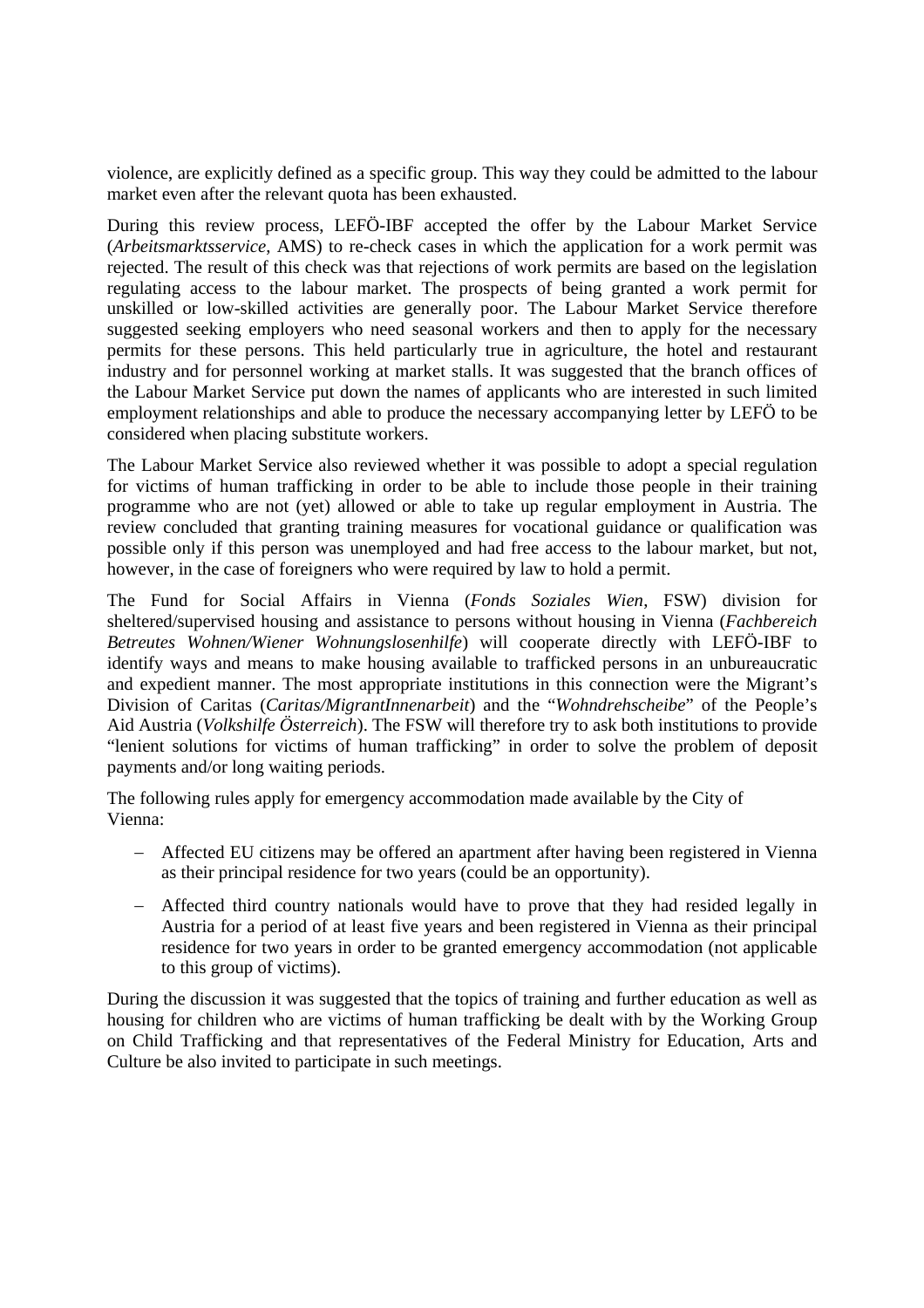# **3.3. Review of the need for and, if necessary, preparation of a concept for the establishment of a national contact centre to be involved in connection with the identification of victims of human trafficking**

The identification of victims is handled by the Federal Ministry of the Interior/Federal Criminal Intelligence Service (BM.I/BK/Dept. III), as it is the most appropriate authority for the referral of trafficked persons. In this context it is important to give clear instructions to the police officers working in the streets on how to deal with victims of human trafficking.

# **3.4. Review of the possibility of establishing a nationwide official telephone hotline for trafficked persons**

The members of the Task Force on Human Trafficking hold the view that this hotline should not be operated by the police. A call for tenders for the preparation of a European study on an EU hotline for victims of human trafficking was launched in March 2008; results are not expected before the end of 2009. Once the relevant results are available, it is to be checked at the national level whether a hotline should be established in Austria based on the EU proposals.

# **3.5. Review of the existing witness protection programme with a particular view to the topic of human trafficking and review of the implementation of special measures aimed at victims of child trafficking**

The inclusion of trafficked persons in the witness protection programme of the Federal Ministry of the Interior is particularly worth considering if there is cause to believe that a person who by giving or having given relevant information contributes or has contributed to detecting a crime (Section 17 para 1 Austrian Criminal Code, *Strafgesetzbuch*), especially offences in connection with organised crime (Section 278 para a Austrian Criminal Code), will be threatened with dangerous attacks on life, health, freedom or morality or that may destroy their livelihood.

Within the meaning of Section 22 para 1 line 5 of the Austrian Security Police Act (*Sicherheitspolizeigesetz*), the Witness Protection Office is responsible for the protection of people who can inform authorities of a dangerous attack or organised criminal activities and are therefore at particular risk. The decision of whether a person who requires protection is included in the witness protection programme is taken after consultation with the court and the public prosecution authorities.

In this spirit trafficked persons can be included in the witness protection programme provided they meet the criteria for inclusion.

In order to be able to determine whether a trafficked person can be included in the witness protection programme, the relevant departments of the Federal Ministry of the Interior that conduct the investigations submit a written application outlining the facts and circumstances of the case, the status of the investigations and all relevant criteria for threat analysis.

Another prerequisite for inclusion in the witness protection programme is the witness's prior consent.

If required because of the potential threat, persons in the witness's immediate proximity, such as family members (children), may also be included in the witness protection programme.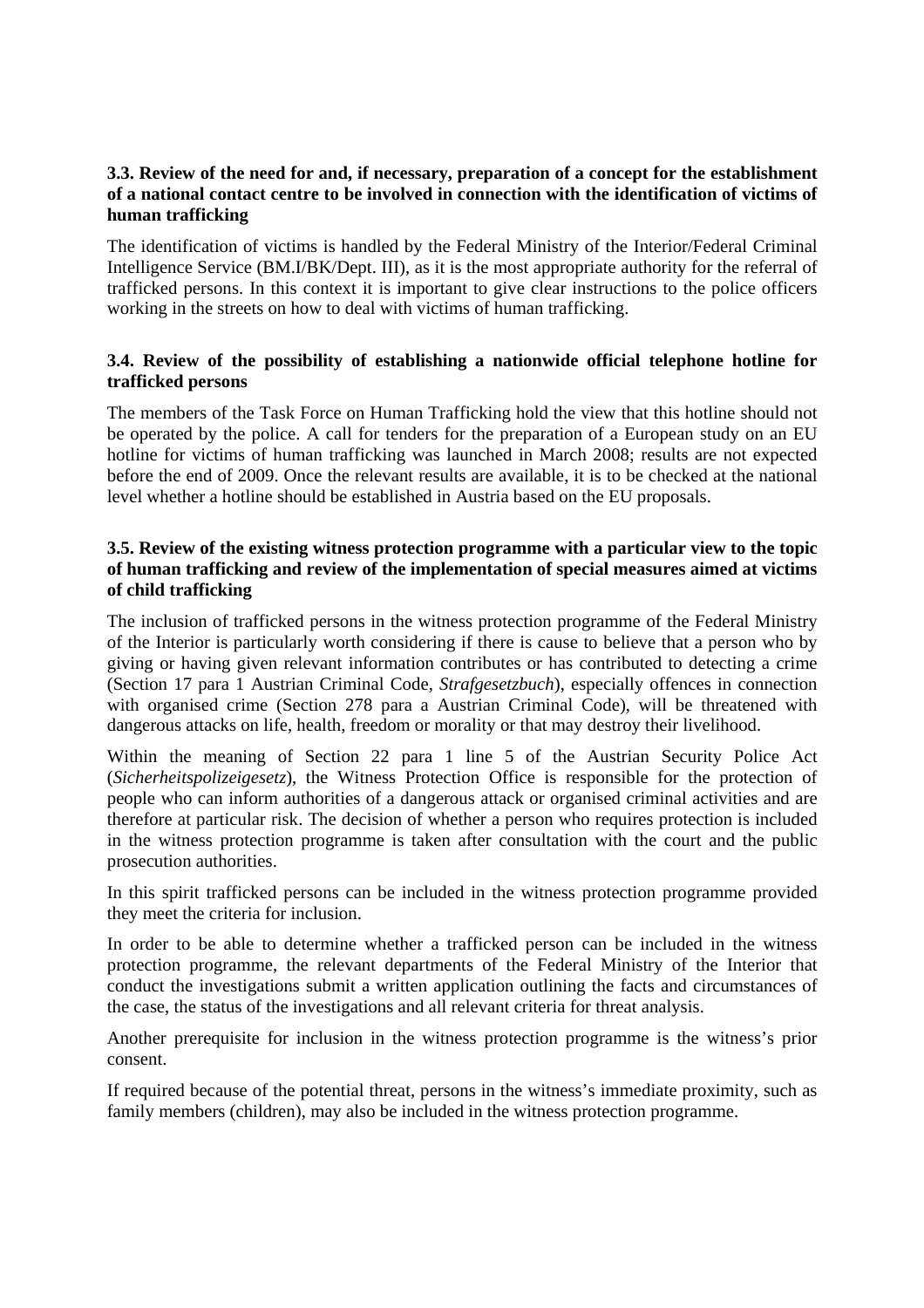The measures taken to protect the witness both in Austria and abroad include his/her physical protection, psycho-social care/support and stabilisation, change of the place of residence and an adequate new job. The identity of a person who is included in the witness protection programme can be changed in accordance with Section 54 a of the Security Police Act.

The person will remain in the witness protection programme until it is determined that the threat has ceased to exist.

Taking into account the specific problem of human trafficking, the current set of laws and legal provisions are deemed to be sufficient in order to guarantee the protection of witnesses who are eligible for inclusion in the witness protection programme. In addition, it is considered necessary that the Task Force on Human Trafficking concerns itself with the protection of victims who do not fulfil the necessary prerequisites for inclusion in the witness protection system or do not want to be included in it.

In the context of victims of child trafficking, reference is made to the report of the Working Group on Child Trafficking.

# **3.6 Wording and implementation of a decree of the Federal Ministry of the Interior providing that LEFÖ-IBF's shall take care for victims of human trafficking on a nationwide basis and that LEFÖ-IBF's current capacities be expanded**

LEFÖ-IBF's budget was increased to EUR 330,000 and to EUR 413,000 in 2007 and 2008, respectively. This enabled the employment of one administrative staff member and the funding of one temporary apartment, which has been made available to victims of human trafficking since 1 March 2007.

The Federal Ministry of the Interior cooperates with LEFÖ-IBF in preparing a uniform nationwide decree providing that LEFÖ-IBF's shall take care for victims of human trafficking on a nationwide basis.

# **3.7. Review of the need to establish a supra-regional victim protection centre for unaccompanied children and young persons**

By sending out a circular letter to the individual province governments, the Working Group on Child Trafficking has ascertained how many cases of child trafficking have been detected and identified in the federal provinces. From the information currently available, it has become clear that it is necessary to raise awareness on the topic of child trafficking among the youth welfare authorities, the police forces and the judiciary in order to facilitate the identification of trafficked children and take appropriate action. The Working Group on Child Trafficking has thus considered ways and means of enabling better identification and protection of victims of child trafficking in Austria at large. To this end, the Working Group has discussed several structures for the establishment of one or more competence centres and potential funding models. The relevant works will be continued.

With the involvement of the federal provinces, the Working Group on Child Trafficking has also reviewed the need for establishing a nation-wide victim protection centre for unaccompanied minors and young persons (see report by the Working Group on Child Trafficking).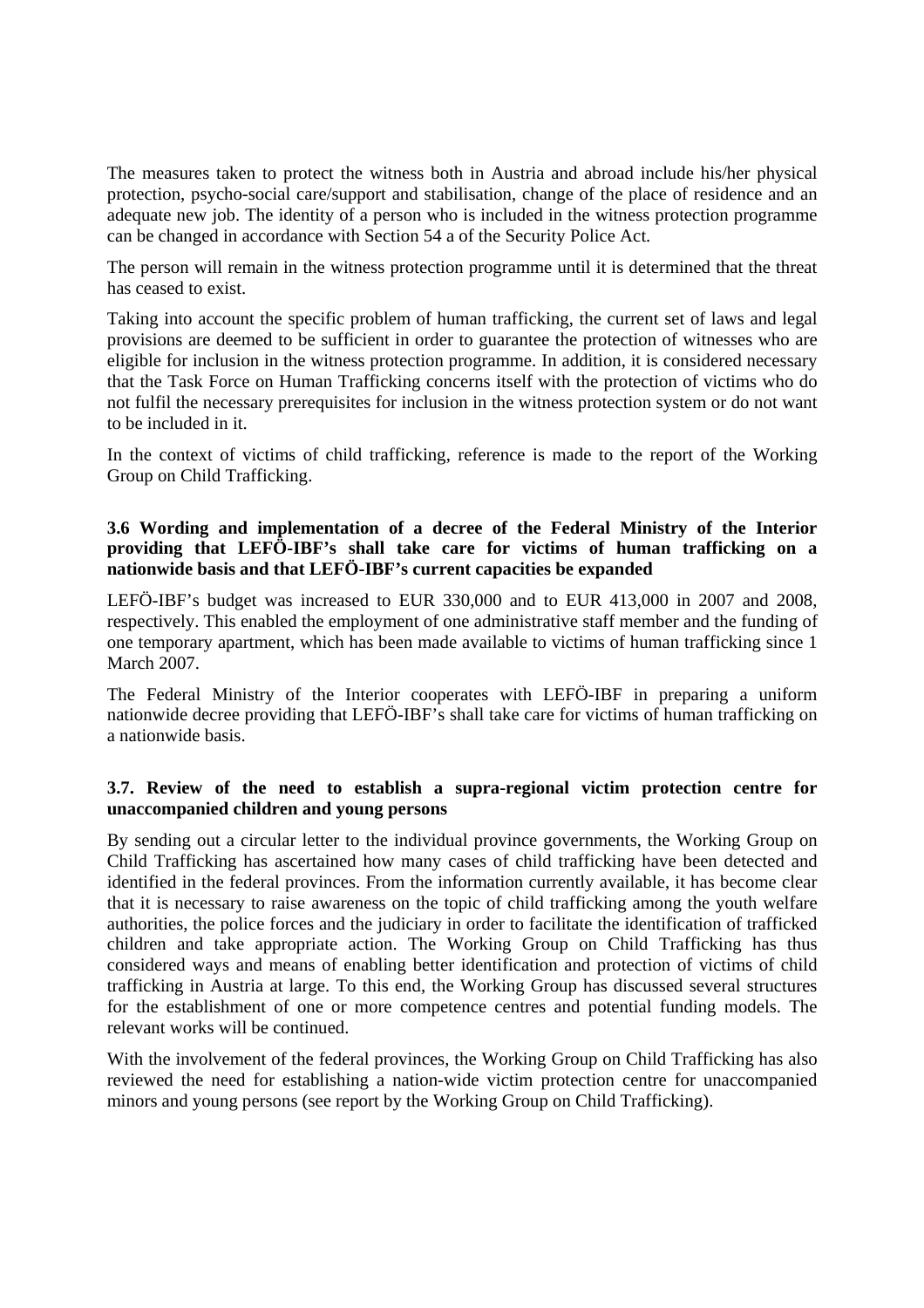#### **3.8. Considerations regarding protection facilities for male victims of human trafficking**

Currently no acute need has been established for setting-up a facility for trafficked males. Police experience has shown that cooperation with potential male victims of human trafficking is difficult. Police authorities are working to better identify trafficked males. LEFÖ-IBF will check to see whether it can include individual cases in its programme.

# **3.9. Access to medical care for victims of human trafficking before being granted a residence title**

As yet, there are no relevant findings.

# **3.10. Elaboration of a coordinated care/support programme for victims of human trafficking, particularly child trafficking**

The Working Group on Child Trafficking discussed the current structures and organisation of the care/support programme for victims of human trafficking, and trafficked children in particular, and dealt with ways and means of improving current approaches, activities and measures.

Efforts are made to return victims of human trafficking to their country of origin and reintegrate them as soon as possible, with particular attention being paid to ensuring that children are accommodated in special facilities and placed under the protection of their home country's youth welfare authorities.

The *Drehscheibe* (a centre operated by the City of Vienna, Municipal Department 11/Vienna youth welfare authority for victims of child trafficking and unaccompanied alien minors. The institution is based on the Youth Welfare Act of 1990), requests the authorities of the child's country of origin to submit reports on the state of the child's integration for a period of six months. Naturally, the children are given the opportunity to get in touch with their parents.

The embassies of the countries of origin are involved in the return and reintegration processes and represent an important link to the social facilities and institutions in the child's country of origin.

Since the return programme depends to a large degree on the personal commitment and the networking of the persons involved, its sustainability is not sufficiently assured. The question of how to establish structures by which a return in the best interests of the child can be guaranteed irrespective of the involvement of individual persons is currently being assessed.

With a view to the elaboration of a coordinated care/support programme for trafficked persons the Working Group on Child trafficking invited IOM to present their relevant experience. IOM suggested a cooperation in the field of "voluntary return" and education and further training. As an institution that is active at the international level, IOM offers assistance in the fields of identification of victims and voluntary return in the best interests of the child.

Because IOM has established networks in 40 countries, it can examine every case in each of these countries of origin. In countries where IOM is not represented with a regional office, this kind of assistance can be provided by UNICEF, thus avoiding duplicate structures. As IOM works on a contractual basis in these 40 countries, the programme's sustainability is ensured.

In this context it is considered necessary to increase the level of information on the existence and the services provided by IOM (psycho-social counselling, monitoring) among youth welfare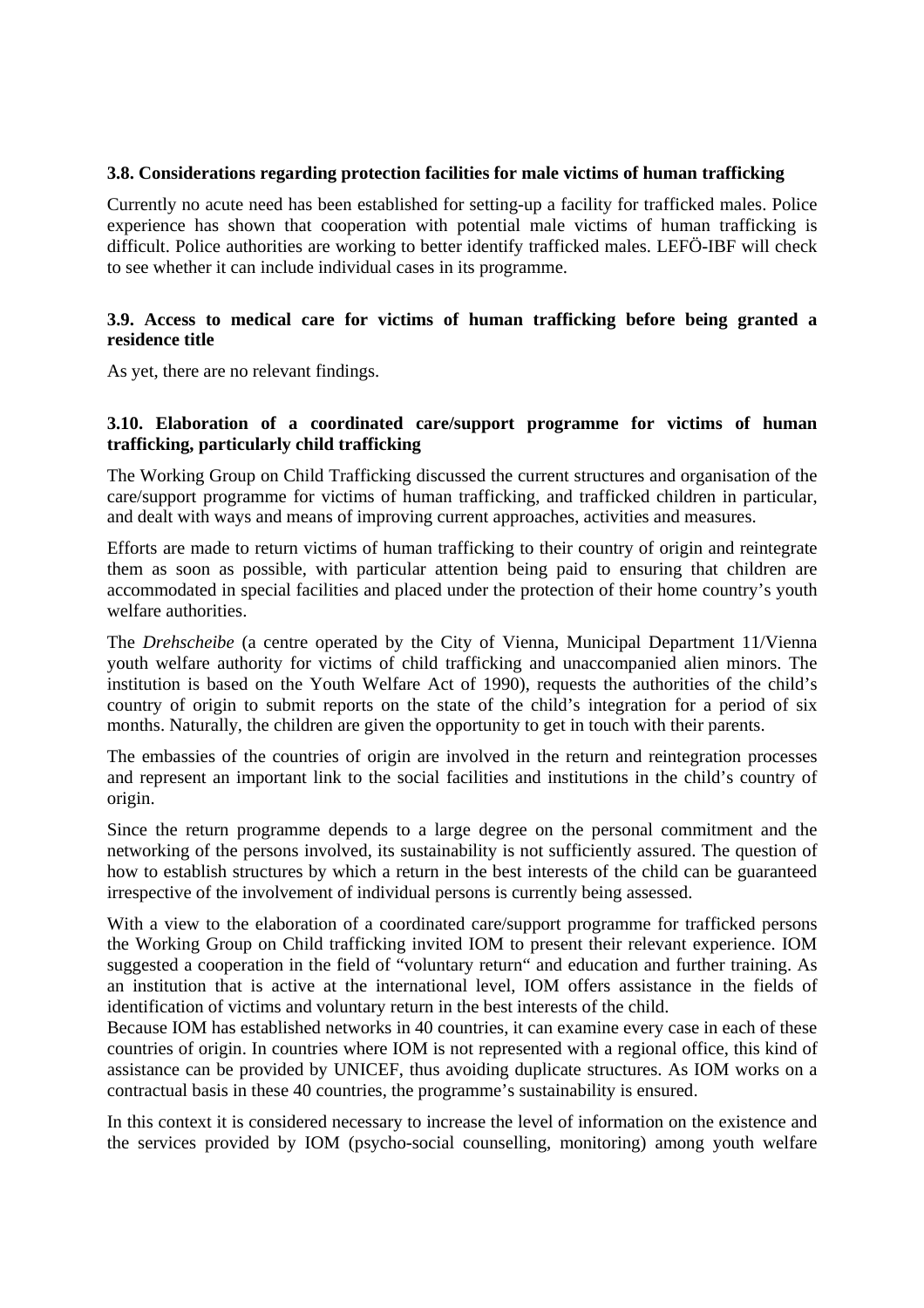authorities. The checklist for youth welfare authorities will explicitly refer to the services offered by IOM.

The Working Group on Child Trafficking submitted a paper to the Federal Government in which it suggested that a concept be prepared and implemented, providing for systematic and adequate care/support to trafficked children and young persons and that another concept regulating cooperation between all relevant governmental and non-governmental players be developed, including *inter alia* the following provisions:

- All phenomena of child trafficking are to be covered, i.e., not only trafficking for the purposes of sexual exploitation or the exploitation of "begging children", but other forms of exploitation through labour, illegal activities, adoption trafficking, trafficking in organs, the illegal marriage brokering and the like are also to be included.
- The topic of child trafficking is to form part of every officer's basic instruction and further training programme.
- Instruction and further training on the topic of child trafficking is to be provided to representatives of the public prosecution, guardianship and criminal courts.
- Thematic discussions are to be held with law enforcement, judicial and youth welfare authorities on the problems arising in connection with law enforcement/criminal prosecution, investigation and preservation of evidence in the context of human trafficking/ trafficking in women/ trafficking in children (ranging from issues like personal security, witness protection to the adequate questioning of children, possibilities for psychological and legal assistance during proceedings (*Prozeßbegleitung*), cooperation with youth welfare authorities, etc.).
- In each federal province at least two staff members of the youth welfare authorities will receive basic training on the topic of child trafficking.
- A folder offering basic information on child trafficking (checklist) will be available at every youth welfare office.
- A set of rules will be prepared relating to the cooperation between police and youth welfare authorities aimed at guaranteeing the child's best interests and welfare and at the same time disrupting the vicious circles of crime.
- Clear competences and responsibilities will be established in all federal provinces. The goal is to achieve a common approach that is adopted by all federal provinces, since child trafficking is a supra-regional problem that does not stop at borders.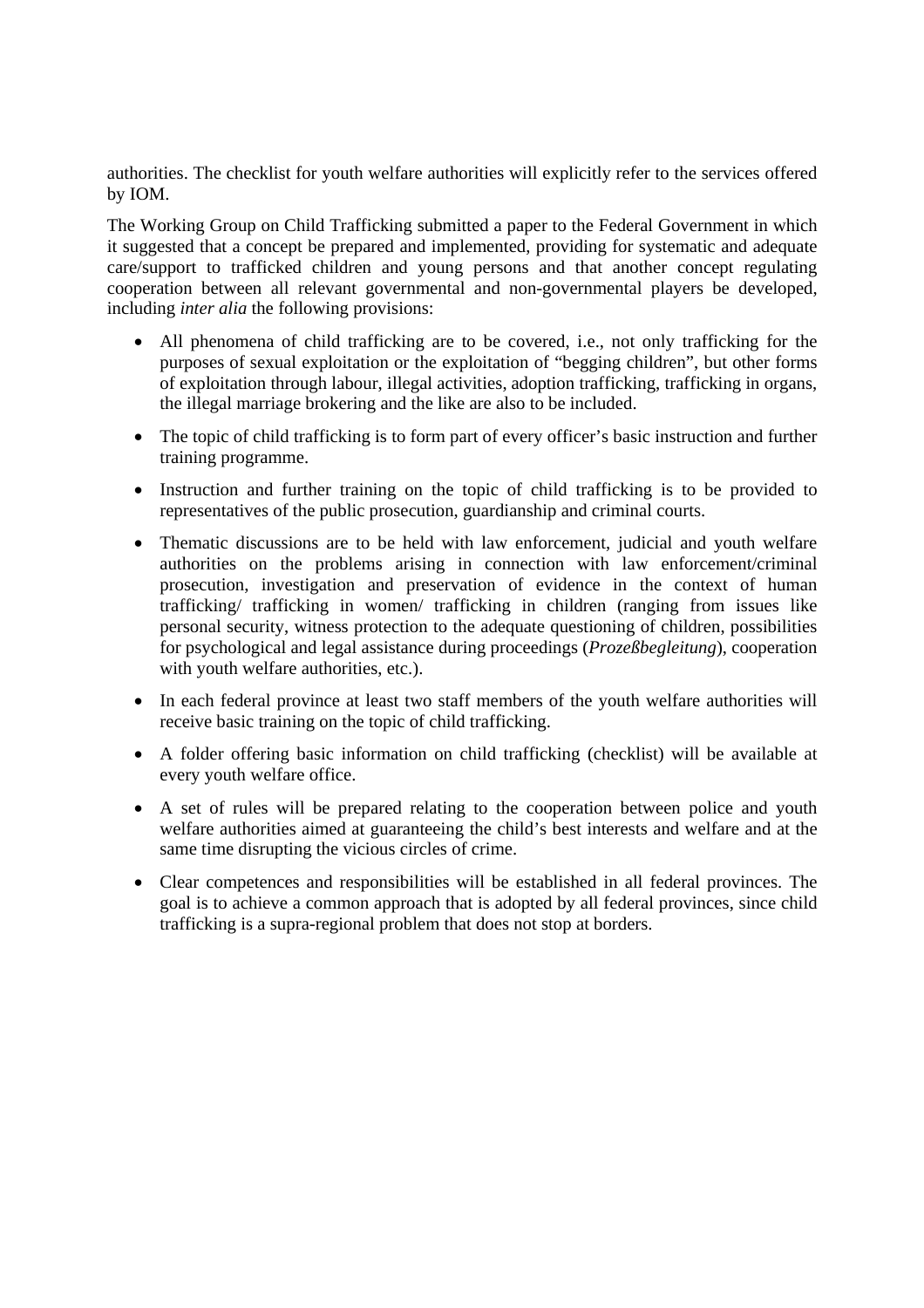# **COMPENSATION TO VICTIMS**

# **4.1. Evaluation of the regulations in force on compensation to victims of human trafficking**

As a result of the Act Amending the Code on Criminal Procedure (*Strafprozeßreformgesetz*), Federal Law Gazette I No. 19/2004, all amendments and improvements in the field of victims' rights entered into force as of 1 January 2008. According to Section 67 para 1 Code of Criminal Procedure, victims are entitled to claim compensation for damage incurred as a result of a criminal act or to claim compensation for the impairment of their objects of legal protection safeguarded by criminal law. In order to be able to enforce these rights, victims of human trafficking can be granted psycho-social and legal assistance during proceedings; moreover, it is also possible to make available a legal aid lawyer (*Verfahrenshelfer*) if the victim is not able to bear the costs for legal counsel without suffering an impairment to his/her subsistence. In addition victims also have the right to be informed of the outcome of the proceedings, to interpretation and translations services, and be present during the main trial process and to put questions to the accused, witnesses and experts as well as to be heard on their claims (Section 66 para 1 of the Code of Criminal Procedure, *Strafprozessordnung*).

Moreover, it should be pointed out that according to the general rules and provisions set out under Section 1293 ff of the Austrian General Civil Code, victims have a possibility of claiming damages from the perpetrators.

The Federal Act of 1972 on Assistance to Victims of Crime (V*erbrechensopfergesetz*, VOG) provides for assistance to be granted by the state to victims who as a result of an act which was illegal and intentional (carries a penalty of more than six months of imprisonment) or as an uninvolved third party have suffered physical injury or damage to health and consequently suffer an impairment of their earning capacity.

In 2006, assistance under the Federal Act on Assistance to Victims of Crime was granted to a total of 648 individuals who suffered physical injury or damage to health as a result of a criminal act. As of the end of 2007, a total number of 127 victims or surviving dependants received ongoing compensation due to loss of income and subsistence and/or received allowances for nursing care and supplements for the blind. Together with the assistance for therapeutic and orthopaedic care and rehabilitation, total expenses covered amounted to EUR 2.2 million in 2007. The preliminary budget for 2008 provides 2.063 million euros for services made available under the Assistance to Victims of Crime Act. The Task Force on Human Trafficking will consider the issue of how the relevant provisions under the Victims of Crime Act are to be applied in practice to victims of human trafficking.

While Austrian citizens receive compensation irrespective of the place where the criminal act was committed, EEA and EU citizens are in general only entitled to such compensation when the act was committed in Austria (if the incident took place abroad, they have to prove permanent residence in Austria before the act). In addition, all those people who were victims of crime in Austria after 30 June 2005 are entitled to assistance under the Victims of Crime Act, as long as they were staying in Austria legally at the time of the incident.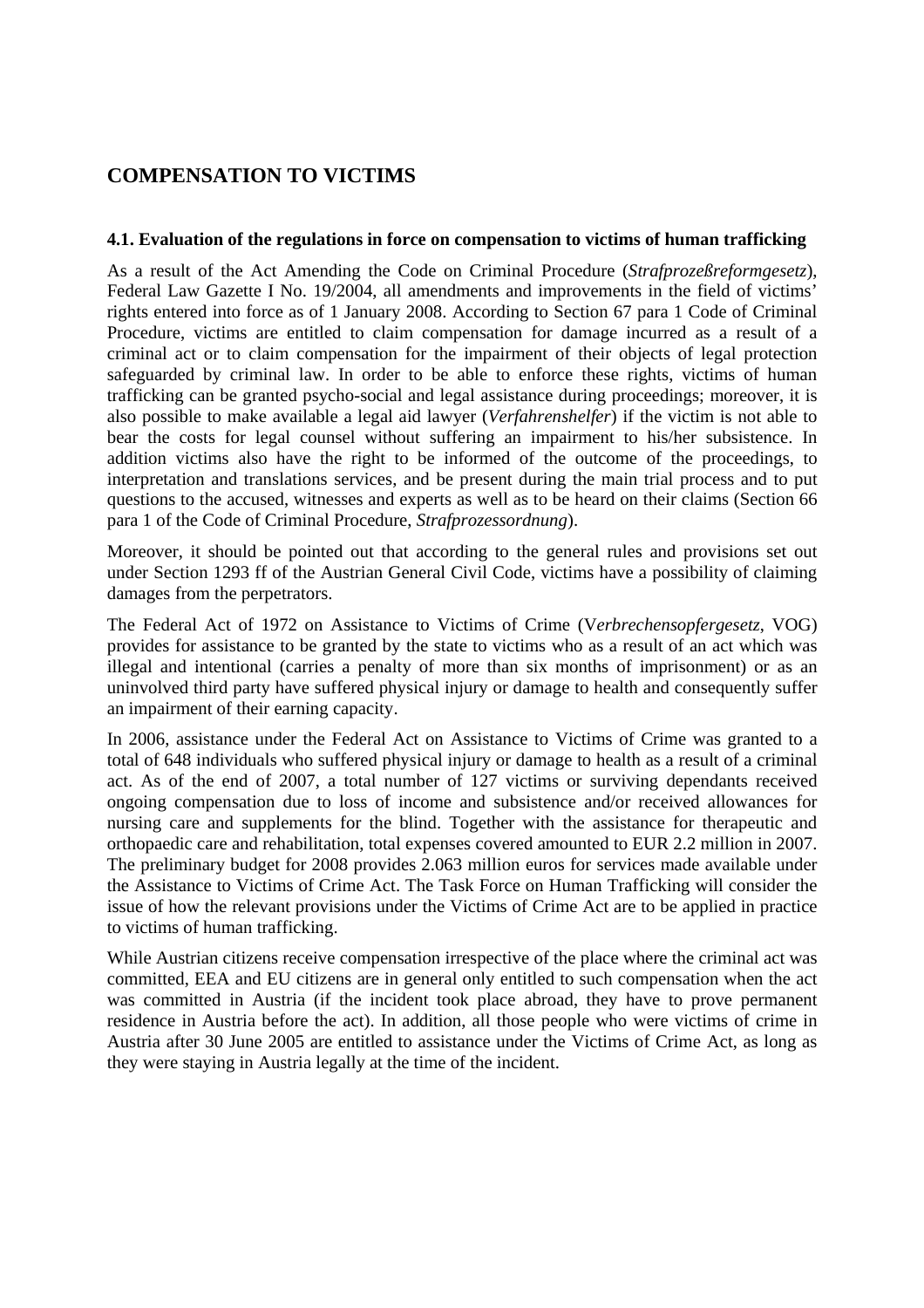# **PROSECUTION**

# **5.1. In-service training and continuing education of the judiciary in the detection and prosecution of trafficking in human beings, in particular pursuant to Section 104a of the Austrian Penal Code**

The following in-service training and continuing education measures for judges and public prosecutors in the detection and prosecution of trafficking in human beings, in particular pursuant to Section 104a of the Austrian Penal Code, were held in the period under report starting from  $2007$ 

- German Judicial Academy: "International Trafficking in Human Beings", in Trier from 1 to 5 May 2007
- Vienna Court of Appeal: "Trafficking in Human Beings and Protection of Victims", in Schwechat (biennially) on 21 November 2007, including lecture by LEFÖ-IBF Intervention Centre for Migrant Women Affected by Human Trafficking
- Federal Ministry of Justice: "Judicial Training on Human Trafficking and Domestic Violence", in Vienna from 21 to 22 April 2008; in cooperation with the Council of Europe (HELP Programme)
- Graz Court of Appeal: "Trafficking in Human Beings New Challenges for the Judiciary in Combating a Global Phenomenon", in Graz, 11 June 2008
- Academy of European Law (ERA) Trier, Germany: "Seminar on Combating Trafficking in Human Beings through International Cooperation in Criminal Matters" in Trier from 6 to 8 October 2008

The fight against human trafficking will also be an item on the agenda of the programme planning meeting scheduled for the end of March 2009.

# **5.2. Exchange of information and experiences between the Federal Criminal Intelligence Service and the competent sections of all Regional Criminal Intelligence Services, including the social services of the federal provinces**

A very important factor in the successful fight against human trafficking is an ongoing exchange of information and experiences at the national and, in particular, also the international level among the relevant special police units.

Accordingly, the Federal Criminal Intelligence Service organises presentations at police stations throughout the year in order to create awareness among the law enforcement officers who are the first to intervene at the scene.

Under the Criminal Police In-Service Training Regulation (*Kriminaldienstfortbildungsrichtlinie*, KDR), the investigating officers of the competent Special Investigation Section "10" *(Ermittlungsfachbereich "10")* at the individual Regional Criminal Intelligence Service (*Landeskriminalamt*) are informed twice a year about new manifestations human trafficking, and legal and tactical aspects of current issues to be addressed in pending investigations are discussed.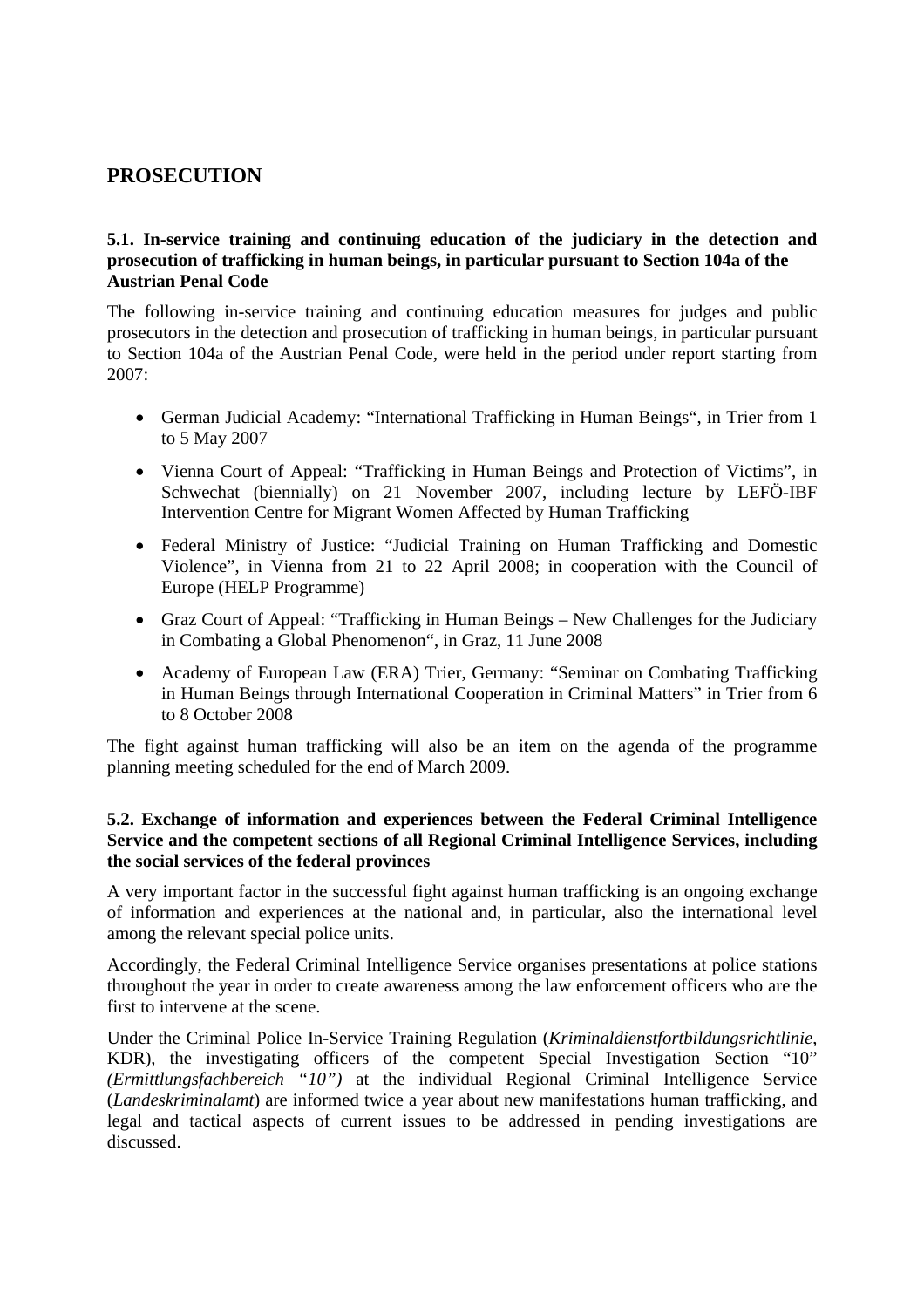In addition, the heads of Special Section "10" are invited to participate in a comprehensive exchange of information and experiences at least once a year, for which various representatives of non-governmental organisations, social services, judicial personnel and other specialists – medical experts in the field of trade in human organs – are additionally called in as required.

# **5.3. Selective border controls and border controls on demand**

At the external Schengen border, which exists only with the Principality of Liechtenstein, border control procedures are performed subject to the provisions of the Schengen Borders Code. However, this external Schengen border is expected to be eliminated as well in the course of the year 2009.

On this basis, thorough controls are performed on all third-country nationals upon their entry and departure, which includes, besides checks of compliance with entry prerequisites, a close examination as to the authenticity of travel documents and whether they have sufficient funds on them to pay their way in the Schengen area. The awareness-raising seminars described under item 2.5 above make an important contribution in connection with these thorough controls to improving the ability to recognise cases of suspected trafficking in human beings.

Border control officers are furthermore obliged to pay particular attention to minors and young persons in the context of such controls, and if there are any discrepancies or conflicting particulars given, they are required to make more detailed inquiries.

However, random controls, or "compensatory" measures (*Ausgleichsmaßnahme*n, AGM) as they are called, are still performed at the internal Schengen borders based on police, traffic police and aliens' police provisions and any relevant decrees based on them, which, among other things, contribute to combating human trafficking.

# **5.4. Support in the form of psychosocial and legal assistance during criminal proceedings**

Funding of psychosocial and legal assistance to victims during proceedings was granted to 2,371 individuals in 2005 (EUR 1,021,656.46) and to 2,223 individuals in 2006 (EUR 2,228,147.53).

In the funding period from 1 October 2006 to 30 September 2007, funding agreements were made with 46 institutions to ensure the provision of psychosocial and legal assistance to victims during the proceedings within the meaning of Section 66 para 2 of the Austrian Code of Criminal Procedure (or Section 49a in the previous version of the Code of Criminal Procedure). In all, 2,606 persons were granted psychosocial and legal assistance during proceedings for the first time in that period, for which a total of EUR 2,847,176.85 was paid.

For the funding period from 1 October 2007 to 30 September 2008, assistance during criminal proceedings was granted for the first time to a total of 2,829 individuals, for which some EUR 3.9 million was paid. During this period agreements were in effect with 48 victims assistance institutions. For the first time the Federal Ministry of Justice also started to cover certain travel expenses and costs for travel time incurred by experts providing psychosocial and/or legal assistance to victims during the proceedings ("mobile assistance during proceedings"); furthermore, the rates for both psychosocial and legal assistance during proceedings were raised.

According to information from the LEFÖ-IBF Intervention Centre for Migrant Women Affected by Human Trafficking, which is the main body to organise psychosocial and legal assistance to victims during proceedings in the area of human trafficking, EUR 40,440.92 were made available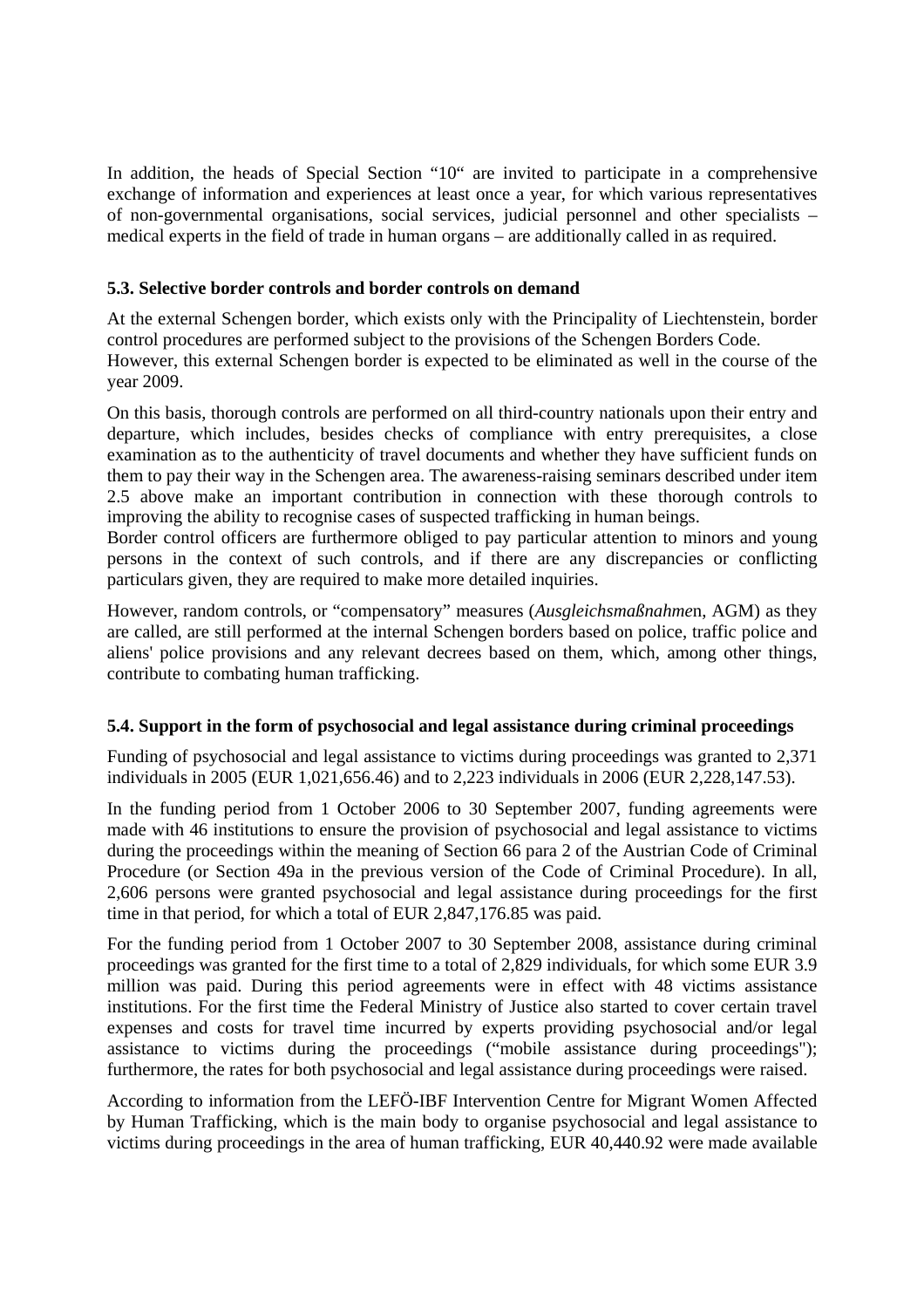to LEFÖ-IBF for the provision of psychosocial and legal assistance in proceedings in the calendar year 2006. This served to advise 28 women and girls. In 2007, EUR 36,539.77 were made available to provide psychological and legal assistance to 36 women and girls. Of the EUR 43,000 promised for the funding period from 1 October 2007 to 30 September 2008, 11,478.62 had already been spent in the last quarter of 2007. The actual amount paid out during this time period to LEFÖ-IBF amounted to EUR 56,803.17, which for the first time granted assistance to victims during proceedings, initially to 33 persons.

# **5.5. Protection of victims through sensitive data handling**

Pursuant to Section 54 of the Code of Criminal Procedure the defendant and his/her counsel are prohibited from disclosing sensitive data, including the inadmissible publication of photographs or names of victims or their relatives.

Furthermore the court is to refuse to deliver a transcript of the proceedings if negative effects on the interests warranting protection of the proceedings or third parties are to be feared (Code of Criminal Procedure, Section 97 para 5).

As per decree by the Federal Ministry of Justice dated 14 December 2007 on individual issues raised in the framework of the preparations and training on the Act Amending the Code of Criminal Procedure (BMJ-L590.000/0036-II 3/2007), the inspection of files was also addressed. According to this, personal data and other circumstances which allow one to draw conclusions as to the identity and very personal living conditions of the party concerned are excluded from the right to inspect files and must be obliterated when copies are delivered. As regards photographs or reports that are suitable to traumatise persons (in particular relatives of the victim) (for instance, a pictorial documentation of an autopsy), proper information and clarification must be provided in advance. Such file content might possibly be excluded from inspection. If the criminal investigation department has doubts whether and to what extent they may allow someone to inspect a file, they are required to check with the competent Public Prosecutor's Office.

Moreover, the file cover indicates whether psychosocial and legal assistance is being rendered in the specific case. With a view to protecting the victim, personal data is stored separately.

# **5.6. Pilot project of establishing a special competence of the Public Prosecutor's Office in Vienna**

By decree of the Federal Ministry of Justice (BMJ-L70.040/0011-II3/2006) cooperation between the public prosecutor's offices and intervention centres is to be improved. On the initiative of the Vienna Senior Public Prosecutor's Office a special competence for criminal matters pursuant to Section 104a and Sections 201 to 219 of the Code of Criminal Procedure was subsequently introduced on 1 October 2006 at the Vienna Public Prosecutor's Office.

As regards the assignment of business for 2008, five public prosecutors are currently assigned to issues relating to adult offenders in the criminal matters mentioned, and two public prosecutors are charged with handling criminal matters relating to youths and young adult offenders.

In a study on psychosocial and legal assistance in proceedings commissioned by the Federal Ministry of Justice and prepared by the Institute of Conflict Research in May 2007 explicitly emphasises the positive effects of establishing a special competence for sexual offences.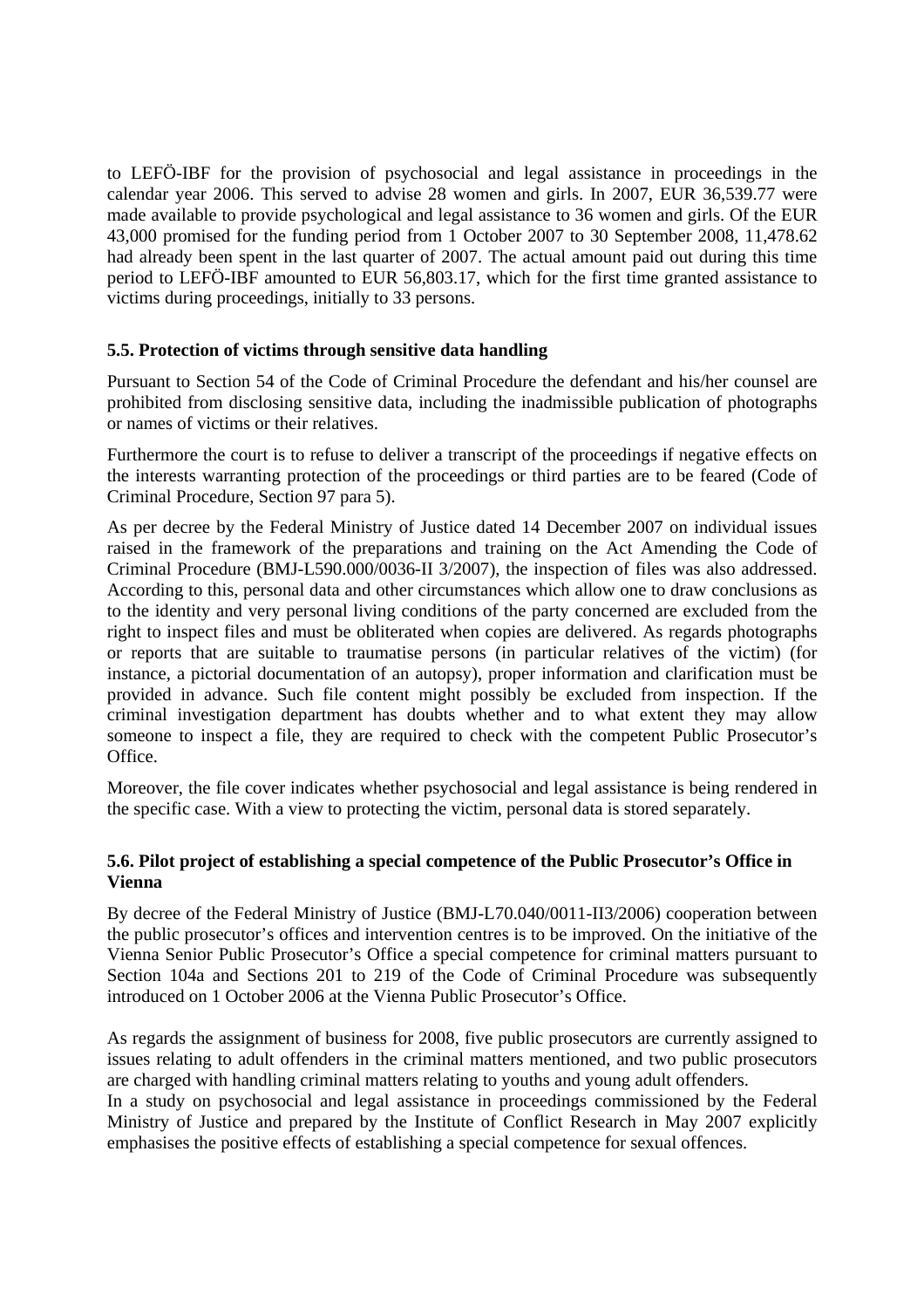# **INTERNATIONAL COOPERATION**

The focus of Austria's international activities is mainly on South East Europe and the Western Balkans. In South East Europe, Austria cooperates very closely with international organisations and non-governmental organisations. The measures aim *inter alia* at raising awareness on the topic among the local population. Activities have been launched to improve the socio-economic situation of particular high-risk groups. In addition, training of police forces in this region is conducted with Austrian support. Another goal is to support returning victims in order to prevent them from landing back in the clutches of traffickers.

Various institutions, such as the Austrian Development Agency/Austrian Development Cooperation and Cooperation with Eastern Europe (ADA/ADC) and the Ludwig Boltzmann Institute of Human Rights, conduct important projects in the region.

In international cooperation in the fight against trafficking in human beings, the state-of-the-art approach is to focus on all three priorities – prevention, protection of victims and prosecution.

The following projects that are currently supported by **ADA**/**ADC** in South East Europe and contain all three substantial components for combating trafficking in human beings:

- "Advancing Institutional Response to Challenges of Trafficking in Human Beings in the Republic of Serbia" – OSCE (Organization for Security and Co-operation in Europe)
- Support of the countries of South East Europe in building police capabilities to reduce human trafficking, people smuggling and illegal migration

# **6.1. Actions taken in the context of prevention, in particular awareness-raising and information events/campaigns and promotion of economic activities of the high-risk groups**

The following projects are examples of the focus **ADC/ADA** places on prevention:

# Prevention-oriented projects:

- "Strengthening Anti-trafficking Networks in the Western Balkans"
- "Empowerment for Prevention of Trafficking"
- "Transnational Action against Child Trafficking"(TACT) Phase III

# Examples of prevention-oriented projects launched by the **Ludwig Boltzmann Institute of Human Rights**:

- In Romania, the Ludwig Boltzmann Institute of Human Rights conducted a project aimed at raising awareness among judges, public prosecutors and police forces on victim protection standards in the judicial field;
- The Ludwig Boltzmann Institute of Human Rights also worked on creating a toolkit with instruction materials on the topic of prevention of trafficking in human beings (DAPHNE project, jointly with the University of Padua and La Strada, Poland);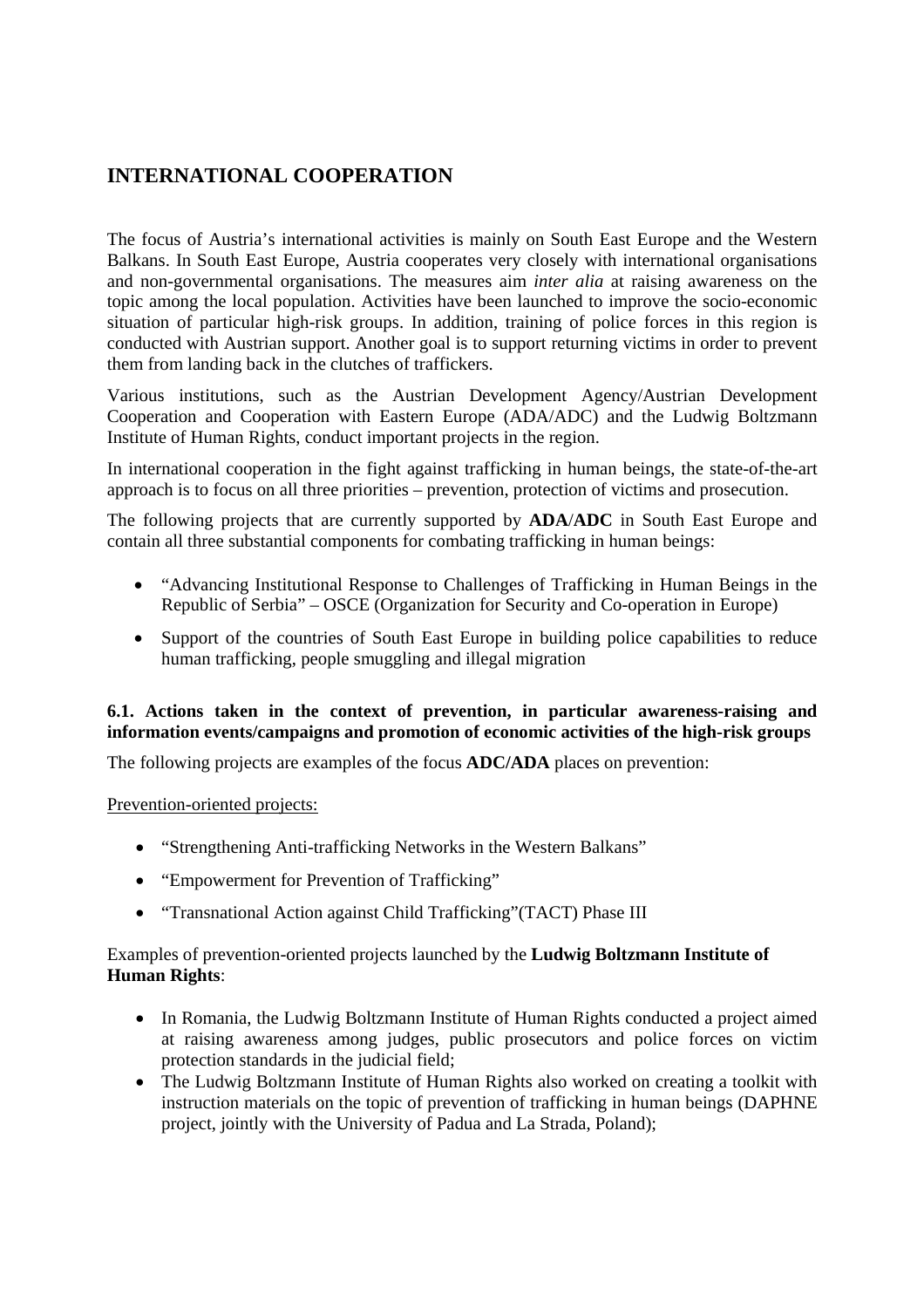- The Ludwig Boltzmann Institute of Human Rights supported the strengthening of institutions combating trafficking in human beings in Turkey (by supporting the development of an action plan against human trafficking, feasibility studies for the establishment of care/support facilities, analyses of reintegration assistance for victims of human trafficking);
- The Ludwig Boltzmann Institute of Human Rights supported the strengthening of capacities of national authorities in Croatia in the fight against human trafficking with a special emphasis on interlinking law enforcement and victim protection measures taken by the police, the judiciary, the ministry for social affairs and social service institutions.

# **6.2. Actions to protect victims, in particular promotion of victim protection institutions offering psychological, medical and legal counselling, support and vocational training; strengthening of national mechanisms and institutions; and training for law enforcement authorities on victim and witness protection**

Supported by **ADC/ADA**, the following projects are currently being implemented in the field of victim protection in South East Europe:

- "Not for sale: Fighting Trafficking of Women and Girls in Albania" UNICEF
- "Supporting the Government of Albania in the implementation of the National Strategy in Combating Trafficking in Human Beings" – OSCE
- Strengthening of Human Security and the Rule of Law in the South Caucasus: UNODC witness-protection programme
- "Shelter" Project Belgrade III
- "Open Shelter" Montenegro: "Combating Trafficking in Persons" IOM

The *Drehscheibe,* has developed a special repatriation model for children and young persons with the countries of Romania and Bulgaria. Children to be repatriated are accepted by special crisis centres. Staff working at these crisis centres was specifically trained in special crisis work through knowledge transfer. They undertake to provide for the children and young persons in accordance with international standards. Special monitoring of every single case enables verification and provision of further support and assistance to the children concerned.

Moreover, independent non-governmental organisations can be charged with performing random checks.

The agencies for child protection in Bulgaria and Romania, which are affiliated with the social ministries, are responsible for implementing this cooperation agreement. Currently there are 16 crisis centres in Romania and three crisis centres in Bulgaria. Due to the excellent cooperation between the *Drehscheibe* and the competent ministries of Bulgaria and Romania the number of unaccompanied children and young persons who are harboured by *Drehscheibe* has decreased significantly.

The following projects of the **City of Vienna** can be mentioned as examples in this connection:

• In 2006 a "Call for Measures against Trafficking in Women and Girls" was launched by the City of Vienna: development cooperation institutions and non-governmental organisations were invited to submit project proposals for measures against trafficking in women and girls in Eastern Europe, which then served as a basis for a number of actions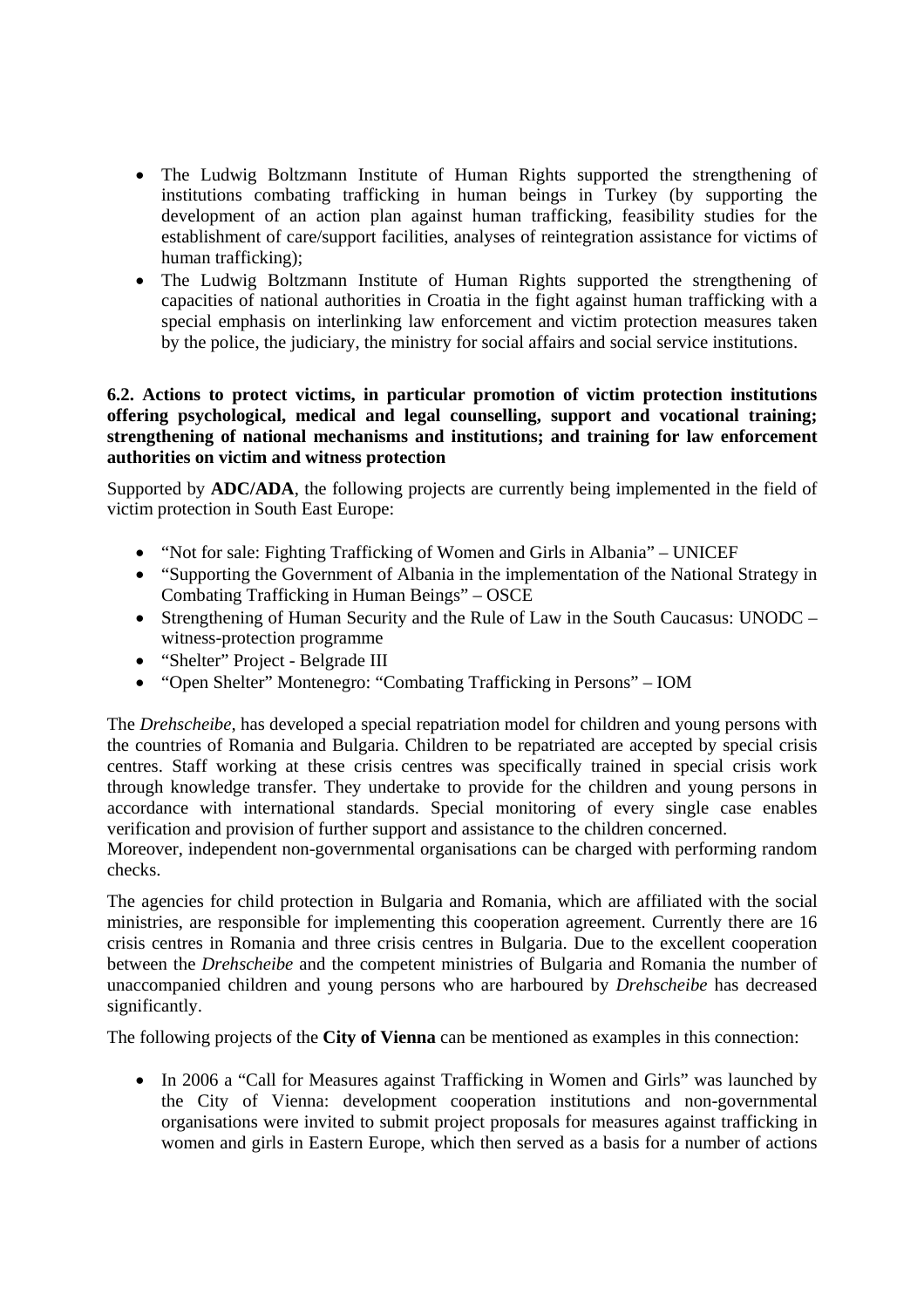taken to combat trafficking in women in Albania, Macedonia and Moldova in 2007. These projects aimed to provide information to and raise awareness among girls and women.

• Within the framework of the "FemCities"<sup>3</sup> women's city network the Municipal Department 57 (Department of Women's Affairs of the City of Vienna) organised an international expert conference on 6 December 2007. Gender experts representing numerous city administrations and non-governmental organisations from a total of six countries met to discuss "trafficking in women" as one of two thematic priorities and deal with future activities to be launched by the network. In a subsequent workshop, the extent of the problem and possible courses of action by city administrations and nongovernmental organisations were debated in more detail.

#### **6.3. Training and coordination of actions for law enforcement officials**

Training for law enforcement officials and coordination of actions for law enforcement officials are conducted in close agreement with the local authorities in the region of South East Europe including Moldova.

### **6.4. Bilateral cooperation to protect family members of victims of human trafficking in their home countries**

The Federal Ministry of the Interior cooperates intensively with the authorities of the victims' home countries. Thanks to this international cooperation, it is possible to protect family members of trafficked persons from retaliatory measures by human traffickers. Likewise, the *Drehscheibe*  specifically addresses the needs of parents of trafficked children as part of its activities in Romania and Bulgaria.

# **6.5. Leadership of the COSPOL Project to combat trafficking in human beings (Comprehensive Operational Strategic Planning for the Police), which deals with combating human trafficking in connection with organised crime groups (OCGs) from Romania**

In June 2006, the "Police Chiefs Task Force" agreed to establish a "COSPOL - Trafficking in Human Beings (THB)" group with Austria as "driver" and Romania as "co-driver".

At a meeting held in Vienna on 25 September 2006, the responsible officials from Austria, Romania, EUROPOL and the EPCTF ("European Police Chiefs Task Force") Support Unit agreed that the main focus of this THB group should be on Romania and, in particular, on Romanian criminal groups who traffic in women and children in Europe for the purpose of sexual exploitation. Romania was selected because of the large number of cases involving Romanian traffickers and the large number of reported or identified Romanian victims of human trafficking.

The group aims to identify and prosecute with utmost rigour Romanian criminal organisations that are active in the EU.

The draft action plan was presented and unanimously adopted at the EPCTF meeting held with EUROPOL on 3 October 2006. In addition to the six "forerunner states" which had already

<sup>&</sup>lt;sup>3</sup> "FemCities" is the women's city network initiated by the City of Vienna in 1997 under the name of "Milena", which relies on a tradition of cooperation with cities in the four neighbouring countries of Austria, the Czech Republic, Slovakia and Hungary.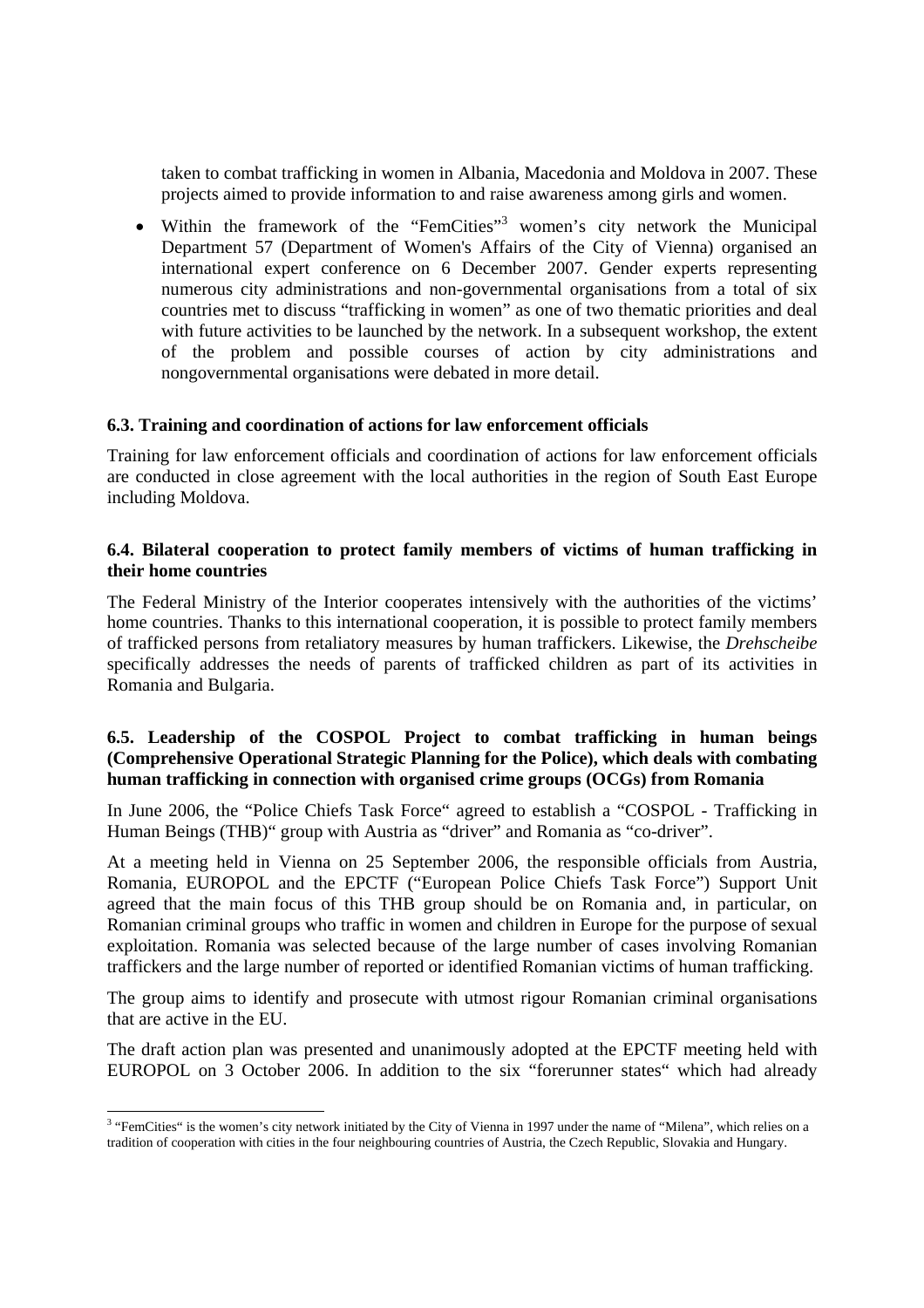announced that they were interested in participating in this group – Finland, Italy, Malta, the Netherlands, the Slovak Republic and Spain – the EPCTF delegates from Germany and Poland also expressed their support of this project.

In 2007 a "COLLECTION PLAN" was prepared. As a first step, all Austrian security police offices, especially local border authorities, were to collect data pertaining to suspicious (primarily Romanian) vehicles, their drivers and passengers and transmit them to the Federal Criminal Intelligence Service on a monthly basis for a period of three months. The member states were also asked to proceed along these lines in order to obtain a picture of the situation or approaches for common operational investigative steps.

The findings or status reports of the individual states were then put to analytical evaluation by EUROPOL.

Subsequently, delays were experienced because of reforms with the Romanian "co-driver" and the removal from office of the Romanian project managers.

After a thorough discussion and evaluation of the information received, an analysis report was prepared, which shows that organised crime groups are behind human trafficking. The review work on this analysis report from both an operational and law-enforcement perspective started in April 2008. In the first phase, the country of origin, some transit countries and several countries of destination will be involved in the common investigations.

The efforts for a successful implementation of the project are thus continuing. The ultimate goal of disrupting and dismantling internationally active criminal groups and bringing them to a court conviction will be pursued as a matter of priority.

# **6.6. Checking of targeted return and reintegration programmes under the European Return Fund**

Provision for projects is made within the multiannual programme for the EU's Return Fund to be communicated to the EC. At the domestic level, it is planned to start within the Return Fund and with international participation developing a programme for the voluntary return and reintegration of women in their home countries in South East Europe beginning with the programme year 2009. Subsequently, it will be possible to cover this field – as required – on a long-term basis with project calls following annually.

In cooperation with the Federal Ministry of the Interior and the European Refugee Fund (ERF), ADA coordinates return and reintegration assistance to voluntary returnees to Moldova.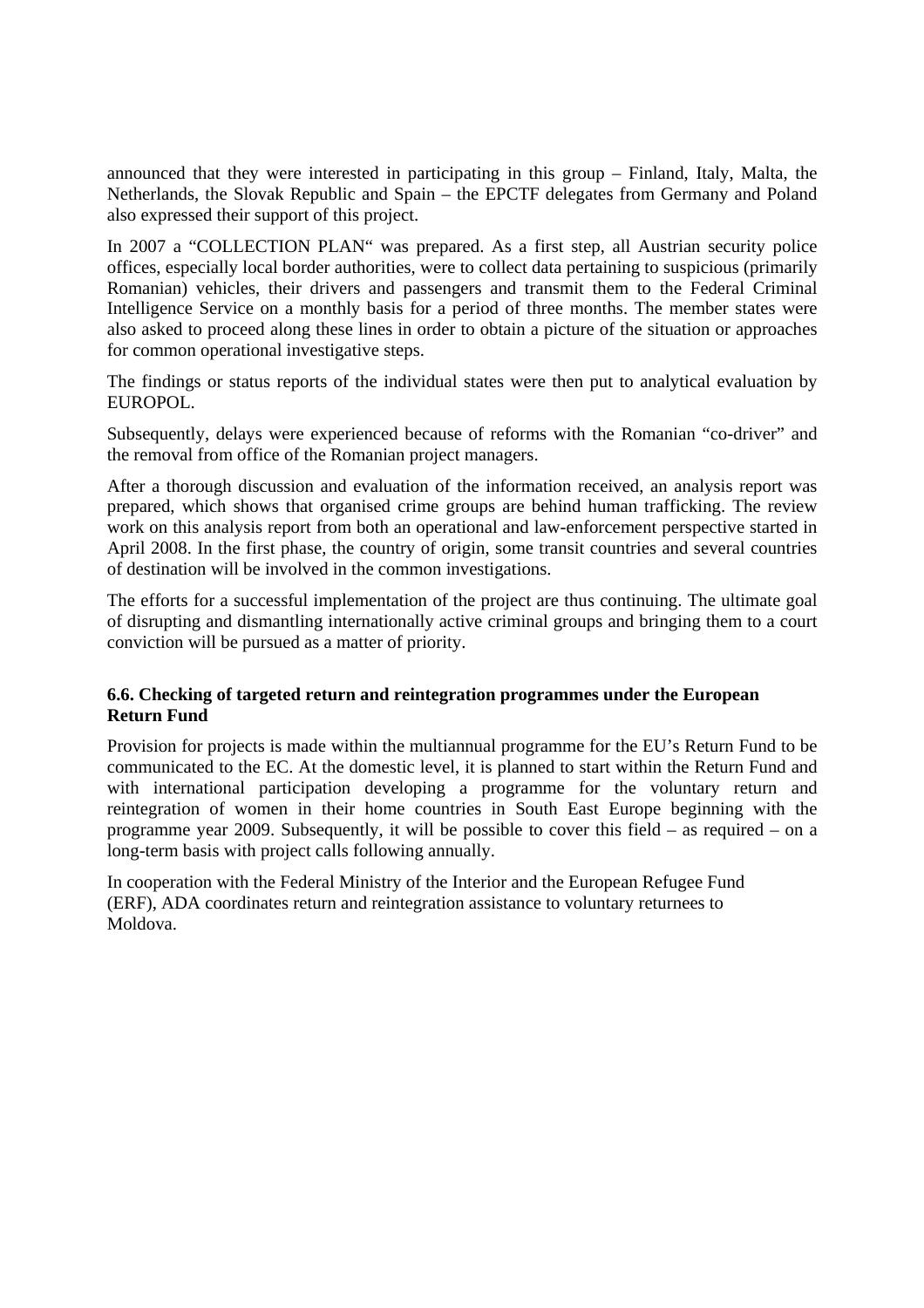# **STATISTICS**

# **7.1. Report on the actions taken and planned for combating trafficking in human beings**

See the present report

# **7.2. Specific data collection**

#### Statistical figures on trafficking in human beings:

Trafficking in human beings – Section 104a of the Austrian Penal Code Paid negotiation of sexual contacts with minors – Section 214 of the Austrian Penal Code Directing persons towards prostitution – Section 215 of the Austrian Penal Code Promoting prostitution and pornographic presentations of minors – Section 215a of the Austrian Penal Code Cross-border dealings in prostitution – Section 217 of the Austrian Penal Code Exploitation of an alien – Section 116 of the Aliens Police Act

S: sentence; D: dismissal of case; A: acquittal; PP: pending proceedings (Note: it has to be noted that proceedings may last for several years. Therefore, the sum total of sentences, dismissals, acquittals and pending proceedings does not always equal the figure for total proceedings given in the header.)

### **Evaluation of the Court Automation System**

An evaluation of the court automation system in terms of proceedings under Sections 104a, 214, 215, 215a and 217 of the Austrian Penal Code in the period from 2005 to 2007 and Section 116 of the Aliens Police Act  $(2006 + 2007)$  yields the following figures concerning cases, convictions and file completion figures:

The latest figures for 2008 are not yet available.

|                                                   | 2005  | 2006  | 2007  |
|---------------------------------------------------|-------|-------|-------|
| §<br>104a<br><b>Austrian</b><br><b>Penal Code</b> |       |       |       |
| Total proceedings                                 | 16    | 33    | 18    |
| of which:                                         | S: 1  | S: 9  | S: 2  |
|                                                   | D: 12 | D: 11 | D: 9  |
|                                                   | A: 0  | A: 5  | A: 1  |
|                                                   | PP: 3 | PP: 8 | PP: 6 |
|                                                   |       |       |       |
| § 214 Austrian Penal<br>Code                      |       |       |       |
| Total proceedings:                                | 16    | 12    | 33    |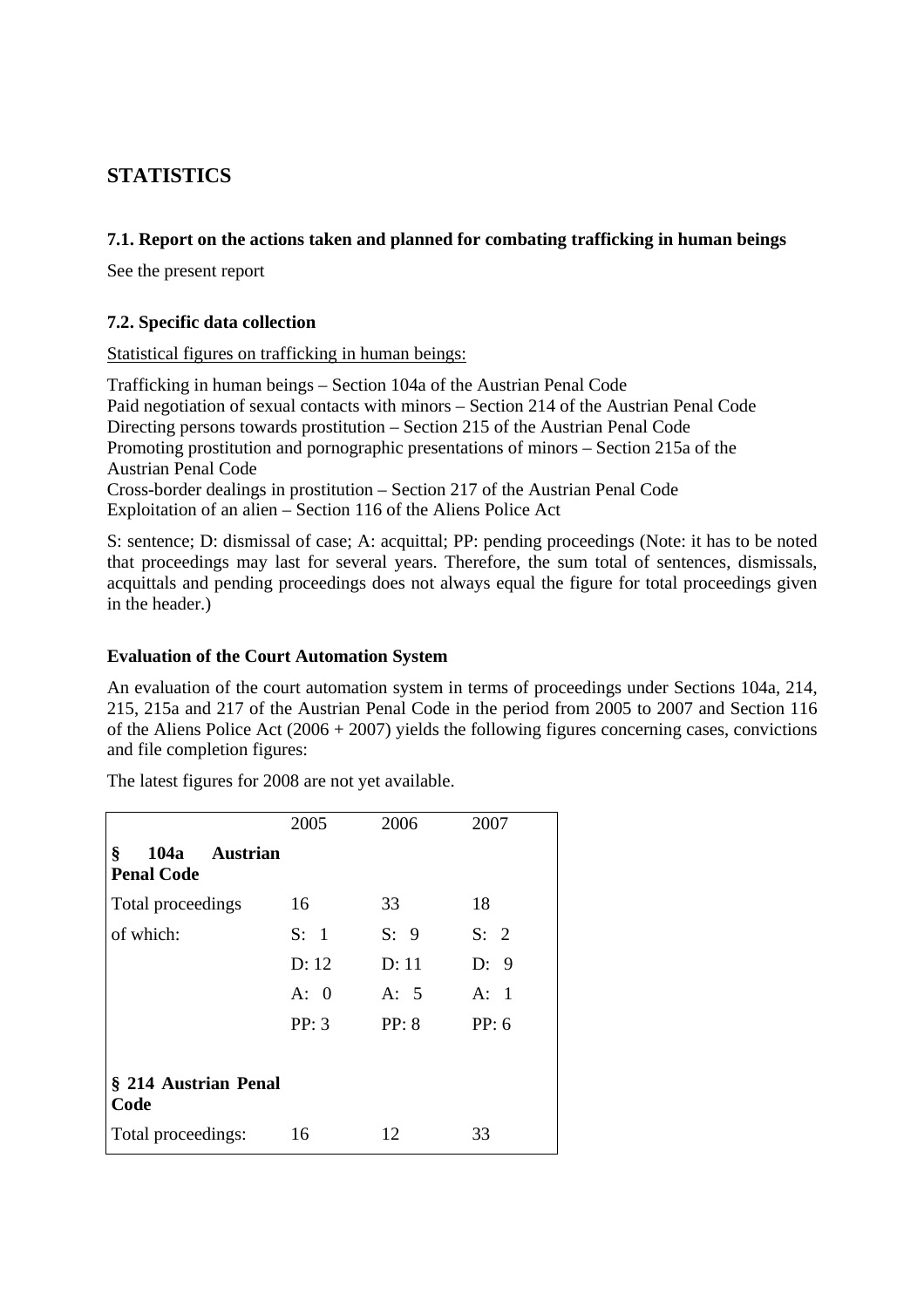| of which:                               | S: 4    | S: 2   | S: 1          |
|-----------------------------------------|---------|--------|---------------|
|                                         | D: 5    | D: 8   | D: 30         |
|                                         | A: $2$  | A: 0   | A: $2$        |
|                                         | PP: 5   | PP: 2  | PP: 0         |
|                                         |         |        |               |
| § 215 Austrian Penal                    |         |        |               |
| Code<br>92                              |         | 56     | 104           |
| Total proceedings:                      | S: 16   | S: 7   | S: 10         |
| of which:                               | D: 43   | D: 35  | D:76          |
|                                         | A: 9    | A: 1   | A: $6$        |
|                                         | PP: 24  | PP: 13 | PP: 12        |
|                                         |         |        |               |
| ş<br>215a Austrian<br><b>Penal Code</b> |         |        |               |
| Total proceedings:<br>18                |         | 16     | 33            |
| of which:                               | S: 6    | S: 4   | S: 8          |
|                                         | D: 5    | D: 8   | D: 9          |
|                                         | A: $2$  | A:4    | A:19          |
|                                         | PP: 5   | PP: 0  | PP: 0         |
|                                         |         |        |               |
| § 217 Austrian Penal<br>Code            |         |        |               |
| Total proceedings:                      | 542     | 395    | 524           |
| of which:                               | S: 76   | S: 75  | S: 85         |
|                                         | D: 299  | D: 169 | D: 232        |
|                                         | A: 35   | A: 29  | A: 30         |
|                                         | PP: 132 | PP:122 | PP: 177       |
|                                         |         |        |               |
| § 116 FPG                               |         |        |               |
| Total proceedings:                      |         | 15     | 28            |
| of which:                               |         | S: 0   | S: 1          |
|                                         |         | D: 15  | D: 13         |
|                                         |         | A: 0   | A: $6$        |
|                                         |         | PP: 0  | <b>PP</b> : 8 |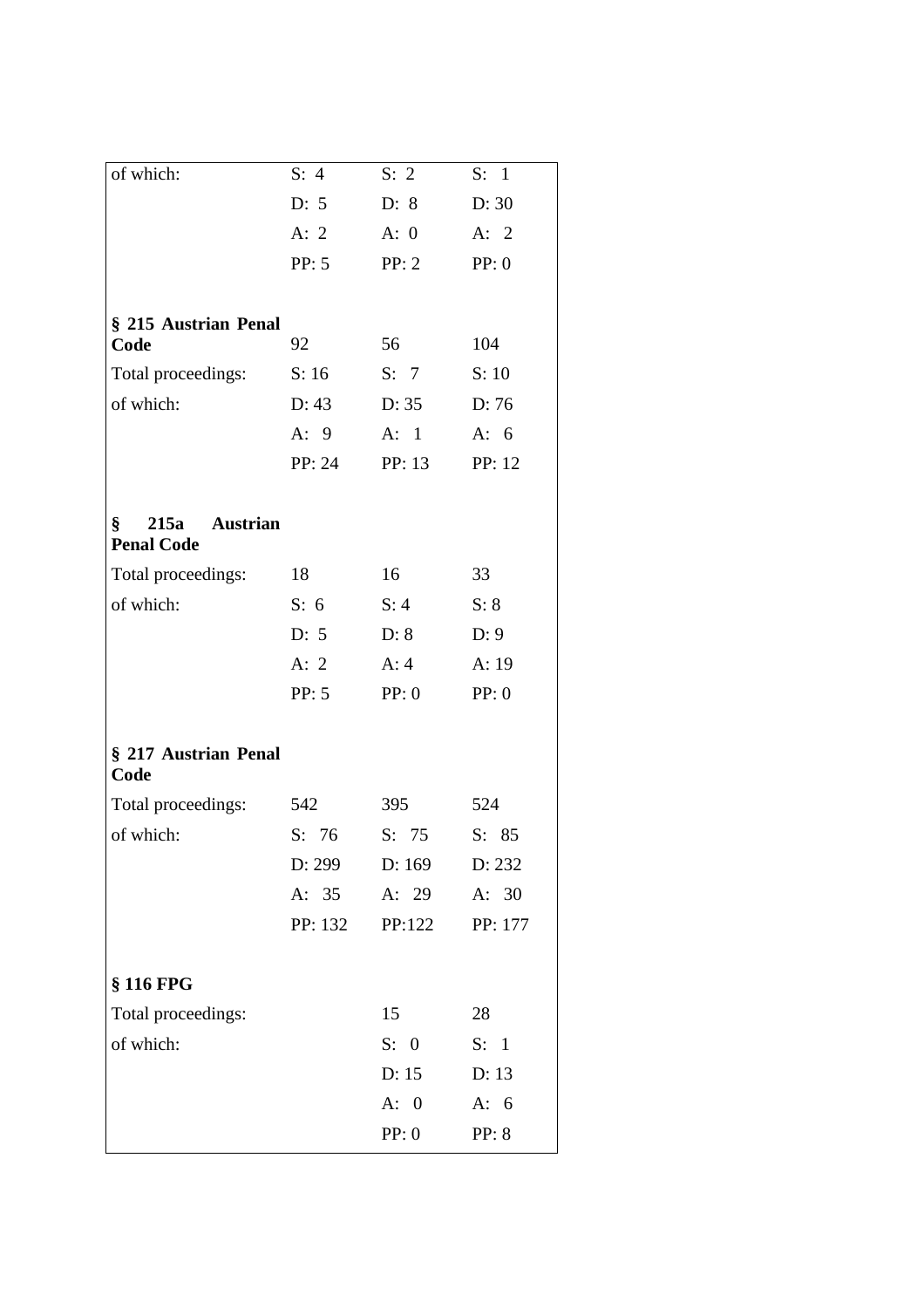In order to improve the data bases for criminal justice and to implement the justice statistics that were envisaged by the Government Programme 2007-2010 and by the pertinent motion for a resolution of the National Council dated 22 March 2007 (13/E XXIIIrd Legislative Period), a Working Group on Statistics was set up in the Federal Ministry of Justice involving all offices that deal with the preparation of justice statistics (Federal Ministry of Justice, Prison Service Department, Federal Ministry of the Interior, Vienna Federal Police Department-Register of Convictions Division, Statistics Austria, Federal Data Processing Centre; "*Neustart*" (association for the assistance of persons placed on probation, conflict settlement, social work) and involving the academic field (University of Vienna, Institute for the Sociology of Law and Criminology – Penal Law).

The mandate of the working group includes, among other things, the creation of general justice statistics of cases dealt with, which depict all state responses to criminal behaviour from the reporting to the police, the instituting of penal proceedings and the sentencing to the decisions made in the execution of the sentence.

Furthermore, efforts are made to introduce classifications for collecting data on criminal phenomena and victim characteristics independently of the offence. The implementation of this project would make it possible to fully capture and depict in terms of statistics the crime of trafficking in human beings throughout the entire judicial procedure. As the implementation of this project requires substantial changes in the mapping of proceedings in the Court Automation System, it can be realised only over a longer period of time covering three years.

#### **7.3. Statistics project to harmonise data in the field of human trafficking within the EU**

A major challenge in fighting human trafficking is the collection of reliable and comparable data in all EU Member States. The "Action Plan on Combating Trafficking in Human Beings" specified that the European Commission (EC) should present common guidelines for the collection of data, including comparable indicators. The Federal Ministry of the Interior will take part in the preliminary work and is currently conducting a project together with Belgium, Italy, Luxemburg, Sweden and Hungary as well as Europol, the International Centre for Migration Policy Development (ICMPD) and the IOM as main partners, in the framework of which guidelines, standards and comparable indicators on the collection of data on human trafficking are being developed. The result is to serve as a basis for the guidelines to be proposed by the EC and was presented at a high-level conference held from 23 to 24 February 2009 in Vienna.